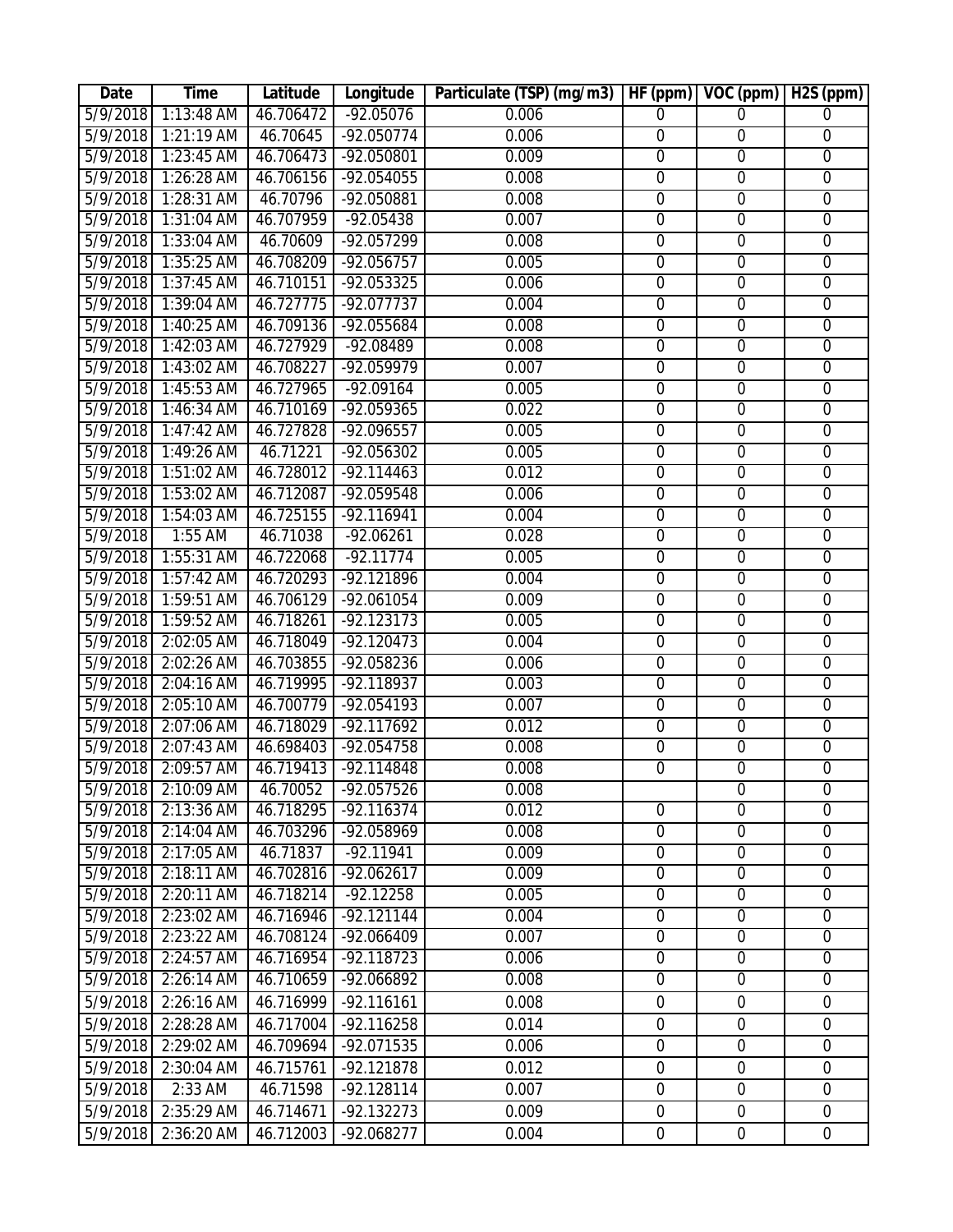|          | 5/9/2018 2:38:25 AM | 46.71472  | $-92.125926$ | 0.01  | $\mathbf 0$      | $\mathbf 0$      | $\overline{0}$   |
|----------|---------------------|-----------|--------------|-------|------------------|------------------|------------------|
| 5/9/2018 | 2:40:23 AM          | 46.714809 | $-92.12067$  | 0.008 | $\mathbf 0$      | $\mathbf 0$      | $\overline{0}$   |
| 5/9/2018 | 2:40:28 AM          | 46.710877 | $-92.069197$ | 0.006 | $\boldsymbol{0}$ | $\mathbf 0$      | $\mathbf 0$      |
| 5/9/2018 | 2:41:33 AM          | 46.714741 | -92.116395   | 0.006 | $\mathbf 0$      | $\mathbf 0$      | $\boldsymbol{0}$ |
| 5/9/2018 | $2:43:32$ AM        | 46.712683 | $-92.119185$ | 0.006 | $\boldsymbol{0}$ | $\mathbf 0$      | $\mathbf 0$      |
| 5/9/2018 | 2:44:45 AM          | 46.713221 | -92.069968   | 0.005 | $\mathbf 0$      | $\mathbf 0$      | $\mathbf 0$      |
| 5/9/2018 | 2:45:06 AM          | 46.709719 | -92.119159   | 0.003 | $\mathbf 0$      | $\mathbf 0$      | $\overline{0}$   |
| 5/9/2018 | 2:47:19 AM          | 46.713342 | $-92.07433$  | 0.006 | $\boldsymbol{0}$ | $\mathbf 0$      | $\mathbf 0$      |
| 5/9/2018 | 2:47:51 AM          | 46.710845 | -92.114969   | 0.003 | $\boldsymbol{0}$ | $\mathbf 0$      | $\mathbf 0$      |
| 5/9/2018 | 2:50:01 AM          | 46.714931 | -92.076534   | 0.015 | $\boldsymbol{0}$ | $\mathbf 0$      | $\boldsymbol{0}$ |
| 5/9/2018 | 2:50:23 AM          | 46.704406 | $-92.114803$ | 0.002 | 0                | $\mathbf 0$      | $\mathbf 0$      |
| 5/9/2018 | 2:52:55 AM          | 46.715036 | -92.072245   | 0.007 | $\boldsymbol{0}$ | $\mathbf 0$      | $\boldsymbol{0}$ |
| 5/9/2018 | 2:53:10 AM          | 46.706911 | $-92.111221$ | 0.004 | $\mathbf 0$      | $\mathbf 0$      | $\boldsymbol{0}$ |
| 5/9/2018 | 2:56:46 AM          | 46.709494 | -92.106965   | 0.003 | $\mathbf 0$      | $\mathbf 0$      | $\mathbf 0$      |
| 5/9/2018 | 2:58:15 AM          | 46.713249 | -92.106938   | 0.004 | $\boldsymbol{0}$ | $\mathbf 0$      | $\mathbf 0$      |
| 5/9/2018 | 3:00:05 AM          | 46.716893 | $-92.10683$  | 0.004 | $\mathbf 0$      | $\mathbf 0$      | $\overline{0}$   |
| 5/9/2018 | 3:02:28 AM          | 46.719435 | -92.106937   | 0.012 | $\mathbf 0$      | $\mathbf 0$      | $\mathbf 0$      |
| 5/9/2018 | 3:04:32 AM          | 46.716723 | -92.105548   | 0.004 | $\mathbf 0$      | $\mathbf 0$      | $\mathbf 0$      |
| 5/9/2018 | 3:07:17 AM          | 46.713534 | $-92.105531$ | 0.004 | $\mathbf 0$      | $\mathbf 0$      | $\mathbf 0$      |
| 5/9/2018 | 3:09:19 AM          | 46.709127 | $-92.10557$  | 0.015 | $\mathbf 0$      | $\mathbf 0$      | $\mathbf 0$      |
| 5/9/2018 | 3:10:42 AM          | 46.706535 | -92.105963   | 0.004 | $\boldsymbol{0}$ | $\mathbf 0$      | $\mathbf 0$      |
| 5/9/2018 | 3:12:47 AM          | 46.707771 | -92.102798   | 0.003 | $\mathbf 0$      | $\mathbf 0$      | $\mathbf 0$      |
| 5/9/2018 | 3:14 AM             | 46.711277 | $-92.102362$ | 0.003 | $\mathbf 0$      | $\mathbf 0$      | $\mathbf 0$      |
| 5/9/2018 | 3:15:55 AM          | 46.714904 | $-92.102407$ | 0.002 | $\boldsymbol{0}$ | $\mathbf 0$      | $\overline{0}$   |
| 5/9/2018 | 3:16 AM             | 46.714261 | -92.058828   | 0.007 | $\mathbf 0$      | $\mathbf 0$      | $\mathbf 0$      |
| 5/9/2018 | 3:17:23 AM          | 46.719697 | -92.102284   | 0.008 | $\boldsymbol{0}$ | $\mathbf 0$      | $\mathbf 0$      |
| 5/9/2018 | 3:18:34 AM          | 46.712774 | -92.061199   | 0.049 | $\boldsymbol{0}$ | $\mathbf 0$      | $\overline{0}$   |
| 5/9/2018 | 3:19:45 AM          | 46.724566 | $-92.102355$ | 0.004 | $\mathbf 0$      | $\mathbf 0$      | $\mathbf 0$      |
| 5/9/2018 | 3:21:13 AM          | 46.727745 | $-92.102114$ | 0.005 | $\mathbf 0$      | $\mathbf 0$      | $\mathbf 0$      |
| 5/9/2018 | 3:21:59 AM          | 46.711329 | -92.063886   | 0.006 | $\mathbf 0$      | $\mathbf 0$      | $\mathbf 0$      |
| 5/9/2018 | 3:23:35 AM          | 46.726587 | $-92.10654$  | 0.003 | $\mathbf 0$      | $\mathbf 0$      | $\mathbf 0$      |
|          | 5/9/2018 3:24:44 AM | 46.713112 | $-92.063454$ | 0.005 | 0                | $\mathbf 0$      | $\overline{0}$   |
| 5/9/2018 | 3:26:46 AM          | 46.723155 | -92.107086   | 0.004 | $\mathbf 0$      | $\mathbf 0$      | $\mathbf 0$      |
| 5/9/2018 | 3:28 AM             | 46.715778 | $-92.061026$ | 0.007 | $\mathbf 0$      | $\mathbf 0$      | $\mathbf 0$      |
| 5/9/2018 | 3:28:34 AM          | 46.721941 | -92.105688   | 0.005 | $\boldsymbol{0}$ | $\boldsymbol{0}$ | $\overline{0}$   |
| 5/9/2018 | 3:30:08 AM          | 46.715466 | $-92.064076$ | 0.009 | $\boldsymbol{0}$ | $\mathbf 0$      | $\mathbf 0$      |
| 5/9/2018 | 3:30:30 AM          | 46.725936 | -92.105399   | 0.004 | $\mathbf 0$      | $\mathbf 0$      | $\overline{0}$   |
| 5/9/2018 | 3:32:31 AM          | 46.713898 | $-92.06613$  | 0.008 | $\boldsymbol{0}$ | $\boldsymbol{0}$ | $\boldsymbol{0}$ |
| 5/9/2018 | 3:34 AM             | 46.725599 | $-92.099271$ | 0.005 | $\boldsymbol{0}$ | $\mathbf 0$      | $\mathbf 0$      |
| 5/9/2018 | 3:35:10 AM          | 46.715997 | -92.069267   | 0.007 | $\mathbf 0$      | $\mathbf 0$      | $\overline{0}$   |
| 5/9/2018 | 3:37:03 AM          | 46.721613 | -92.099706   | 0.011 | $\boldsymbol{0}$ | $\boldsymbol{0}$ | $\boldsymbol{0}$ |
| 5/9/2018 | 3:38:32 AM          | 46.718673 | -92.073072   | 0.006 | $\boldsymbol{0}$ | $\mathbf 0$      | $\boldsymbol{0}$ |
| 5/9/2018 | 3:40:18 AM          | 46.716931 | -92.099487   | 0.004 | $\boldsymbol{0}$ | $\mathbf 0$      | $\mathbf 0$      |
| 5/9/2018 | 3:40:46 AM          | 46.720708 | $-92.076271$ | 0.005 | $\boldsymbol{0}$ | $\mathbf 0$      | $\mathbf 0$      |
| 5/9/2018 | $3:41:32$ AM        | 46.713537 | -92.09958    | 0.007 | $\boldsymbol{0}$ | $\boldsymbol{0}$ | $\boldsymbol{0}$ |
| 5/9/2018 | 3:43:33 AM          | 46.720722 | -92.072214   | 0.006 | $\boldsymbol{0}$ | $\mathbf 0$      | $\overline{0}$   |
| 5/9/2018 | 3:44:21 AM          | 46.709282 | -92.099618   | 0.005 | $\boldsymbol{0}$ | $\boldsymbol{0}$ | $\boldsymbol{0}$ |
| 5/9/2018 | 3:46:03 AM          | 46.705429 | -92.099481   | 0.006 | $\boldsymbol{0}$ | $\boldsymbol{0}$ | $\overline{0}$   |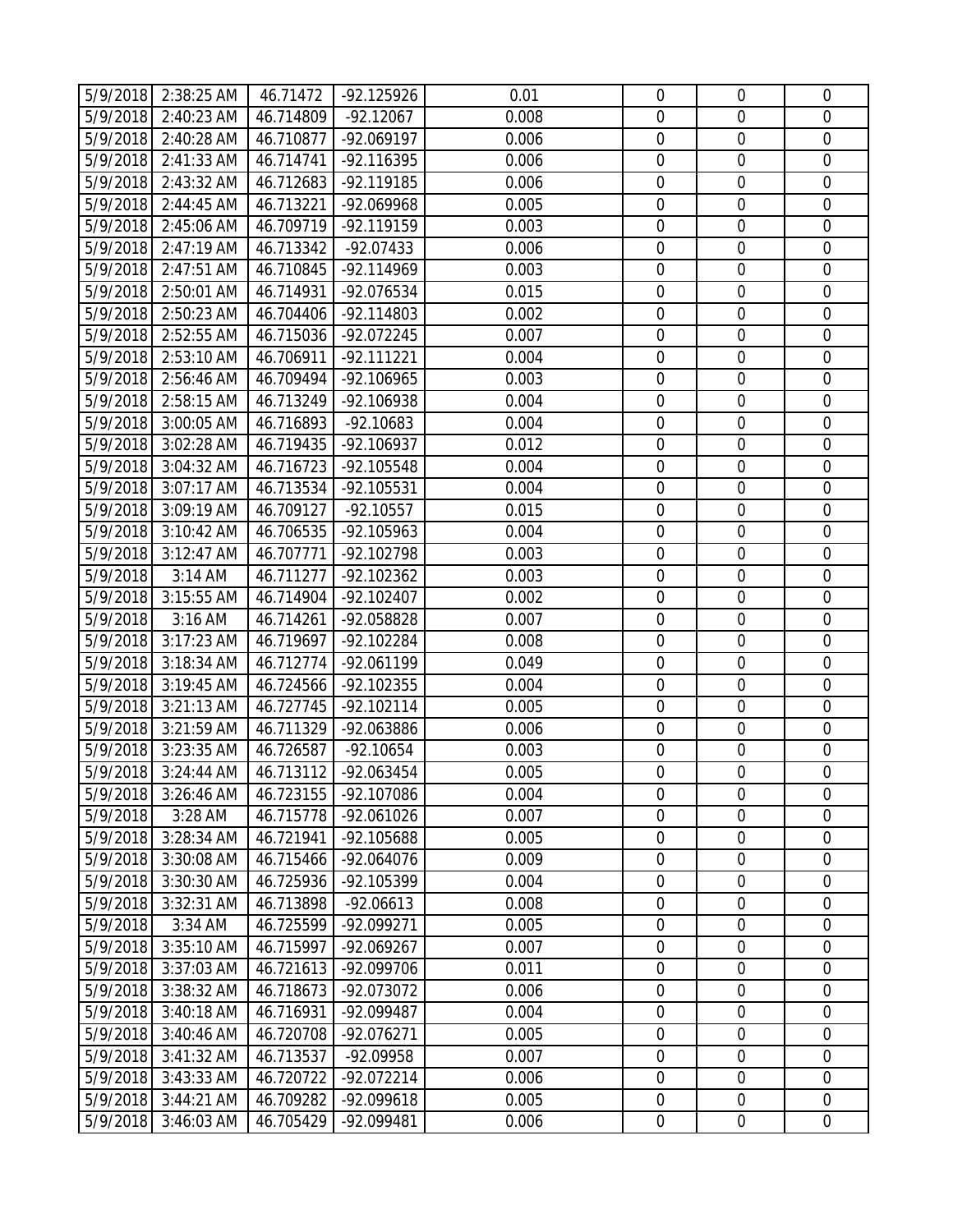|          | 5/9/2018 3:47:49 AM   | 46.719262 | -92.066155   | 0.005 | $\mathbf 0$      | $\overline{0}$   | $\mathbf 0$      |
|----------|-----------------------|-----------|--------------|-------|------------------|------------------|------------------|
|          | 5/9/2018 3:47:58 AM   | 46.702598 | -92.099588   | 0.003 | $\mathbf 0$      | $\mathbf 0$      | $\mathbf 0$      |
| 5/9/2018 | 3:49:57 AM            | 46.70022  | -92.096443   | 0.005 | $\mathbf 0$      | $\mathbf 0$      | $\mathbf 0$      |
| 5/9/2018 | 3:50:14 AM            | 46.718715 | $-92.069177$ | 0.023 | $\mathbf 0$      | $\mathbf 0$      | $\mathbf 0$      |
| 5/9/2018 | 3:51:36 AM            | 46.700811 | -92.093693   | 0.004 | $\mathbf 0$      | $\mathbf 0$      | $\mathbf 0$      |
| 5/9/2018 | 3:53:25 AM            | 46.701525 | -92.098026   | 0.004 | $\mathbf 0$      | $\boldsymbol{0}$ | $\mathbf 0$      |
| 5/9/2018 | 3:55:23 AM            | 46.704618 | -92.098219   | 0.003 | $\mathbf 0$      | $\mathbf 0$      | $\mathbf 0$      |
| 5/9/2018 | 3:58:59 AM            | 46.719553 | $-92.077116$ | 0.009 | $\boldsymbol{0}$ | $\mathbf 0$      | $\mathbf 0$      |
| 5/9/2018 | 4:03:44 AM            | 46.722773 | -92.071439   | 0.006 | $\boldsymbol{0}$ | $\boldsymbol{0}$ | $\mathbf 0$      |
| 5/9/2018 | 4:06:28 AM            | 46.725391 | -92.073946   | 0.007 | $\mathbf 0$      | $\mathbf 0$      | $\mathbf 0$      |
| 5/9/2018 | 4:09:09 AM            | 46.72538  | -92.074033   | 0.004 | $\mathbf 0$      | $\mathbf 0$      | $\mathbf 0$      |
| 5/9/2018 | 4:14:12 AM            | 46.718314 | -92.077172   | 0.008 | $\boldsymbol{0}$ | $\boldsymbol{0}$ | $\mathbf 0$      |
| 5/9/2018 | 4:14:15 AM            | 46.708672 | -92.087476   | 0.004 | $\mathbf 0$      | $\mathbf 0$      | $\mathbf 0$      |
| 5/9/2018 | 4:15:27 AM            | 46.711541 | -92.087707   | 0.004 | $\mathbf 0$      | $\mathbf 0$      | $\mathbf 0$      |
| 5/9/2018 | 4:16:18 AM            | 46.716206 | -92.076841   | 0.007 | $\boldsymbol{0}$ | $\boldsymbol{0}$ | $\mathbf 0$      |
| 5/9/2018 | 4:17:12 AM            | 46.713259 | -92.084803   | 0.005 | $\mathbf 0$      | $\mathbf 0$      | $\mathbf 0$      |
| 5/9/2018 | 4:18:48 AM            | 46.716021 | -92.076759   | 0.008 | $\mathbf 0$      | $\mathbf 0$      | $\mathbf 0$      |
| 5/9/2018 | 4:19:25 AM            | 46.718705 | $-92.084774$ | 0.005 | $\mathbf 0$      | $\mathbf 0$      | $\mathbf 0$      |
| 5/9/2018 | 4:22:33 AM            | 46.721753 | -92.078694   | 0.003 | $\mathbf 0$      | $\mathbf 0$      | $\mathbf 0$      |
| 5/9/2018 | 4:23:38 AM            | 46.70886  | -92.076825   | 0.008 | $\mathbf 0$      | $\mathbf 0$      | $\mathbf 0$      |
| 5/9/2018 | 4:25:19 AM            | 46.721801 | -92.080066   | 0.005 | $\boldsymbol{0}$ | $\mathbf 0$      | $\mathbf 0$      |
| 5/9/2018 | 4:26:31 AM            | 46.70864  | -92.070101   | 0.007 | $\mathbf 0$      | $\mathbf 0$      | $\mathbf 0$      |
| 5/9/2018 | 4:28:31 AM            | 46.726423 | -92.078669   | 0.003 | $\mathbf 0$      | $\mathbf 0$      | $\mathbf 0$      |
| 5/9/2018 | 4:29:58 AM            | 46.705977 | $-92.062914$ | 0.006 | $\mathbf 0$      | $\mathbf 0$      | $\mathbf 0$      |
| 5/9/2018 | 4:32:53 AM            | 46.706925 | -92.061792   | 0.007 | $\mathbf 0$      | $\mathbf 0$      | $\mathbf 0$      |
| 5/9/2018 | 4:33 AM               | 46.725008 | -92.084681   | 0.004 | $\mathbf 0$      | $\mathbf 0$      | $\mathbf 0$      |
| 5/9/2018 | 4:35:55 AM            | 46.723149 | -92.086356   | 0.003 | $\boldsymbol{0}$ | $\boldsymbol{0}$ | $\boldsymbol{0}$ |
| 5/9/2018 | 4:38:09 AM            | 46.721948 | -92.08732    | 0.007 | $\mathbf 0$      | $\mathbf 0$      | $\mathbf 0$      |
| 5/9/2018 | 4:38:27 AM            | 46.708633 | $-92.060575$ | 0.008 | $\mathbf 0$      | $\mathbf 0$      | $\mathbf 0$      |
| 5/9/2018 | 4:41:13 AM            | 46.726553 | -92.087493   | 0.008 | $\mathbf 0$      | $\boldsymbol{0}$ | $\mathbf 0$      |
| 5/9/2018 | 4:41:25 AM            | 46.70724  | -92.057327   | 0.008 | $\mathbf 0$      | $\boldsymbol{0}$ | $\mathbf 0$      |
|          | $5/9/2018$ 4:43:43 AM | 46.726597 | $-92.093776$ | 0.008 | $\mathbf 0$      | $\mathbf 0$      | $\overline{0}$   |
| 5/9/2018 | 4:46:07 AM            | 46.726622 | -92.098377   | 0.004 | $\mathbf 0$      | $\mathbf 0$      | $\mathbf 0$      |
| 5/9/2018 | 4:49:43 AM            | 46.72315  | -92.096549   | 0.015 | $\mathbf 0$      | $\mathbf 0$      | $\mathbf 0$      |
| 5/9/2018 | 4:52:42 AM            | 46.723074 | $-92.091917$ | 0.005 | $\boldsymbol{0}$ | $\boldsymbol{0}$ | $\mathbf 0$      |
| 5/9/2018 | 4:55 AM               | 46.725317 | -92.092017   | 0.013 | $\boldsymbol{0}$ | $\boldsymbol{0}$ | $\mathbf 0$      |
| 5/9/2018 | 4:57:36 AM            | 46.725415 | -92.096746   | 0.014 | $\mathbf 0$      | $\mathbf 0$      | $\overline{0}$   |
| 5/9/2018 | 5:00:40 AM            | 46.719589 | -92.096653   | 0.004 | $\boldsymbol{0}$ | $\boldsymbol{0}$ | $\boldsymbol{0}$ |
| 5/9/2018 | 5:03:54 AM            | 46.716844 | -92.096553   | 0.003 | $\boldsymbol{0}$ | $\boldsymbol{0}$ | $\mathbf 0$      |
| 5/9/2018 | 5:06:40 AM            | 46.711754 | -92.096456   | 0.004 | $\mathbf 0$      | $\mathbf 0$      | $\overline{0}$   |
| 5/9/2018 | 5:08:59 AM            | 46.713285 | -92.094992   | 0.003 | $\boldsymbol{0}$ | $\mathbf 0$      | $\boldsymbol{0}$ |
| 5/9/2018 | 5:11:12 AM            | 46.717921 | -92.094804   | 0.004 | $\boldsymbol{0}$ | $\boldsymbol{0}$ | $\mathbf 0$      |
| 5/9/2018 | 5:11:20 AM            | 46.704999 | -92.052703   | 0.006 | $\mathbf 0$      | $\mathbf 0$      | $\mathbf 0$      |
| 5/9/2018 | 5:14:16 AM            | 46.719818 | -92.094857   | 0.003 | $\boldsymbol{0}$ | $\boldsymbol{0}$ | $\mathbf 0$      |
| 5/9/2018 | 5:15:26 AM            | 46.702893 | -92.050648   | 0.012 | $\boldsymbol{0}$ | $\boldsymbol{0}$ | $\mathbf 0$      |
| 5/9/2018 | 5:18:18 AM            | 46.700525 | -92.048495   | 0.008 | $\mathbf 0$      | $\mathbf 0$      | $\overline{0}$   |
| 5/9/2018 | 5:18:24 AM            | 46.718352 | -92.093469   | 0.003 | $\boldsymbol{0}$ | $\mathbf 0$      | $\mathbf 0$      |
| 5/9/2018 | 5:21:31 AM            | 46.701376 | -92.043951   | 0.01  | $\mathbf 0$      | $\boldsymbol{0}$ | $\overline{0}$   |
|          |                       |           |              |       |                  |                  |                  |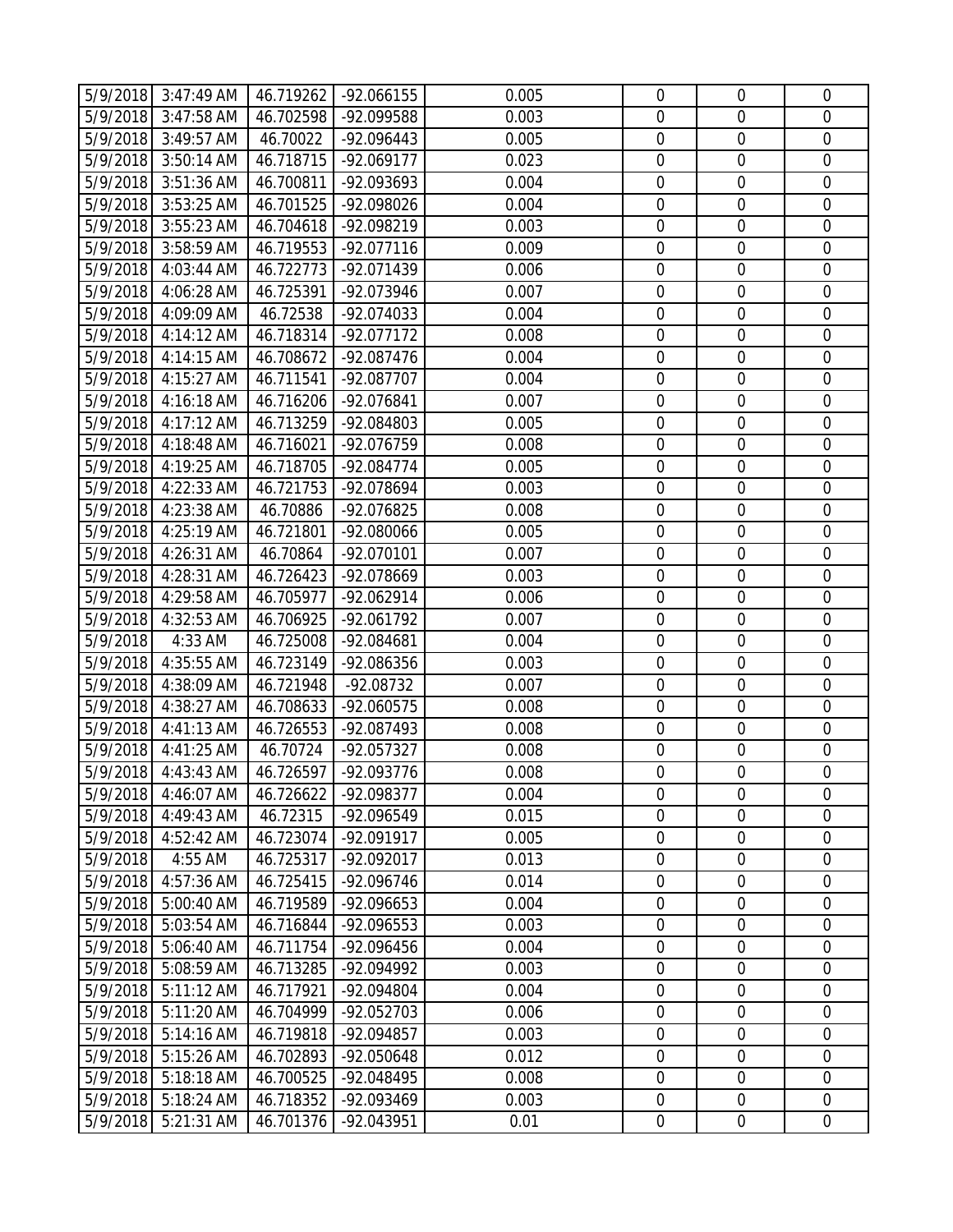|          | 5/9/2018 5:21:47 AM | 46.710725 | -92.093546   | 0.004 | $\mathbf 0$      | $\mathbf 0$      | $\overline{0}$   |
|----------|---------------------|-----------|--------------|-------|------------------|------------------|------------------|
| 5/9/2018 | 5:24:12 AM          | 46.70031  | $-92.041021$ | 0.007 | $\mathbf 0$      | $\mathbf 0$      | $\mathbf 0$      |
|          |                     |           |              | 0.004 | $\boldsymbol{0}$ | $\mathbf 0$      | $\mathbf 0$      |
| 5/9/2018 | 5:24:36 AM          | 46.713768 | -92.092076   |       |                  |                  |                  |
| 5/9/2018 | 5:26:56 AM          | 46.698316 | -92.043004   | 0.012 | $\mathbf 0$      | $\mathbf 0$      | $\boldsymbol{0}$ |
| 5/9/2018 | 5:28:32 AM          | 46.718791 | -92.092073   | 0.004 | 0                | $\mathbf 0$      | $\mathbf 0$      |
| 5/9/2018 | 5:29:45 AM          | 46.695848 | $-92.045457$ | 0.008 | $\boldsymbol{0}$ | $\mathbf 0$      | $\boldsymbol{0}$ |
| 5/9/2018 | 5:31:28 AM          | 46.717868 | -92.087938   | 0.003 | $\mathbf 0$      | $\mathbf 0$      | $\boldsymbol{0}$ |
| 5/9/2018 | 5:32:55 AM          | 46.695897 | -92.043397   | 0.009 | $\boldsymbol{0}$ | $\mathbf 0$      | $\mathbf 0$      |
| 5/9/2018 | 5:34:02 AM          | 46.712384 | $-92.087764$ | 0.004 | $\boldsymbol{0}$ | $\mathbf 0$      | $\boldsymbol{0}$ |
| 5/9/2018 | 5:36:07 AM          | 46.694244 | -92.038974   | 0.008 | $\boldsymbol{0}$ | $\mathbf 0$      | $\boldsymbol{0}$ |
| 5/9/2018 | 5:41:22 AM          | 46.684474 | $-92.106026$ | 0.005 | 0                | $\mathbf 0$      | $\mathbf 0$      |
| 5/9/2018 | 5:41:23 AM          | 46.701617 | $-92.040512$ | 0.009 | $\boldsymbol{0}$ | $\mathbf 0$      | $\boldsymbol{0}$ |
| 5/9/2018 | 5:44:33 AM          | 46.674848 | $-92.102811$ | 0.006 | $\mathbf 0$      | $\boldsymbol{0}$ | $\boldsymbol{0}$ |
| 5/9/2018 | 5:46:18 AM          | 46.674886 | -92.099264   | 0.003 | $\mathbf 0$      | $\mathbf 0$      | $\mathbf 0$      |
| 5/9/2018 | 5:47:45 AM          | 46.705323 | -92.044888   | 0.007 | $\boldsymbol{0}$ | $\mathbf 0$      | $\mathbf 0$      |
| 5/9/2018 | 5:49:56 AM          | 46.673511 | -92.096459   | 0.002 | $\mathbf 0$      | $\mathbf 0$      | $\boldsymbol{0}$ |
| 5/9/2018 | 5:51:57 AM          | 46.673554 | -92.101594   | 0.006 | $\mathbf 0$      | $\mathbf 0$      | $\mathbf 0$      |
| 5/9/2018 | $5:54:27$ AM        | 46.673563 | -92.105995   | 0.008 | $\mathbf 0$      | $\mathbf 0$      | $\mathbf 0$      |
| 5/9/2018 | 5:56:39 AM          | 46.676145 | $-92.107423$ | 0.006 | $\mathbf 0$      | $\mathbf 0$      | $\mathbf 0$      |
| 5/9/2018 | 6:00:04 AM          | 46.669187 | -92.107493   | 0.009 | $\mathbf 0$      | $\mathbf 0$      | $\mathbf 0$      |
| 5/9/2018 | 6:02:29 AM          | 46.720452 | -92.064336   | 0.009 | $\boldsymbol{0}$ | $\mathbf 0$      | $\boldsymbol{0}$ |
| 5/9/2018 | 6:02:31 AM          | 46.665976 | -92.107456   | 0.003 | $\mathbf 0$      | $\mathbf 0$      | $\mathbf 0$      |
| 5/9/2018 | 6:05:57 AM          | 46.723595 | $-92.069614$ | 0.007 | 0                | $\mathbf 0$      | $\mathbf 0$      |
| 5/9/2018 | 6:06:02 AM          | 46.662582 | $-92.107516$ | 0.007 | $\boldsymbol{0}$ | $\mathbf 0$      | $\boldsymbol{0}$ |
| 5/9/2018 | 6:07:51 AM          | 46.663465 | -92.104592   | 0.006 | $\mathbf 0$      | $\mathbf 0$      | $\mathbf 0$      |
| 5/9/2018 | 6:09:50 AM          | 46.662035 | -92.103006   | 0.007 | $\boldsymbol{0}$ | $\mathbf 0$      | $\mathbf 0$      |
| 5/9/2018 | 6:11:23 AM          | 46.659142 | -92.102966   | 0.003 | $\boldsymbol{0}$ | $\mathbf 0$      | $\boldsymbol{0}$ |
| 5/9/2018 | 6:11:27 AM          | 46.721763 | -92.069002   | 0.01  | $\mathbf 0$      | $\mathbf 0$      | $\mathbf 0$      |
| 5/9/2018 | 6:13:20 AM          | 46.721231 | -92.067887   | 0.038 | $\mathbf 0$      | $\mathbf 0$      | $\mathbf 0$      |
| 5/9/2018 | 6:13:30 AM          | 46.659996 | -92.099999   | 0.01  | $\boldsymbol{0}$ | $\mathbf 0$      | $\mathbf 0$      |
| 5/9/2018 | 6:15:41 AM          | 46.663552 | -92.09988    | 0.007 | $\mathbf 0$      | $\mathbf 0$      | $\mathbf 0$      |
|          | 5/9/2018 6:17:22 AM | 46.665863 | $-92.10123$  | 0.006 | 0                | $\mathbf 0$      | $\overline{0}$   |
| 5/9/2018 | 6:17:39 AM          | 46.718899 | -92.067544   | 0.01  | $\mathbf 0$      | $\mathbf 0$      | $\mathbf 0$      |
| 5/9/2018 | 6:20:44 AM          | 46.715905 | -92.065965   | 0.009 | $\mathbf 0$      | $\mathbf 0$      | $\mathbf 0$      |
| 5/9/2018 | 6:22:28 AM          | 46.669348 | -92.101251   | 0.005 | $\boldsymbol{0}$ | $\boldsymbol{0}$ | $\boldsymbol{0}$ |
| 5/9/2018 | 6:23:32 AM          | 46.714127 | -92.063406   | 0.009 | $\mathbf 0$      | $\mathbf 0$      | $\mathbf 0$      |
| 5/9/2018 | 6:25:37 AM          | 46.669392 | -92.101289   | 0.008 | $\mathbf 0$      | $\mathbf 0$      | $\overline{0}$   |
| 5/9/2018 | 6:28:09 AM          | 46.668687 | -92.092487   | 0.004 | $\boldsymbol{0}$ | $\boldsymbol{0}$ | $\boldsymbol{0}$ |
| 5/9/2018 | 6:29:25 AM          | 46.66825  | -92.095387   | 0.004 | $\boldsymbol{0}$ | $\mathbf 0$      | $\mathbf 0$      |
| 5/9/2018 | 6:30:34 AM          | 46.668282 | -92.098291   | 0.008 | $\mathbf 0$      | $\mathbf 0$      | $\overline{0}$   |
| 5/9/2018 | 6:32:07 AM          | 46.667009 | -92.096842   | 0.007 | $\boldsymbol{0}$ | $\boldsymbol{0}$ | $\boldsymbol{0}$ |
| 5/9/2018 | 6:34:23 AM          | 46.664659 | -92.095466   | 0.007 | $\boldsymbol{0}$ | $\mathbf 0$      | 0                |
| 5/9/2018 | 6:40:56 AM          | 46.667057 | -92.102958   | 0.004 | $\boldsymbol{0}$ | $\mathbf 0$      | $\mathbf 0$      |
| 5/9/2018 | 7:25:09 AM          | 46.688793 | -92.076191   | 0.007 | $\boldsymbol{0}$ | $\mathbf 0$      | $\mathbf 0$      |
| 5/9/2018 | 7:40:49 AM          | 46.674591 | -92.096587   | 0.008 | $\boldsymbol{0}$ | $\boldsymbol{0}$ | $\mathbf 0$      |
|          |                     |           |              |       |                  |                  | $\mathbf 0$      |
| 5/9/2018 | 7:45:01 AM          | 46.674476 | -92.097345   | 0.008 | $\boldsymbol{0}$ | $\mathbf 0$      |                  |
| 5/9/2018 | 7:52:45 AM          | 46.674269 | -92.098198   | 0.01  | $\boldsymbol{0}$ | $\boldsymbol{0}$ | $\boldsymbol{0}$ |
| 5/9/2018 | 7:54:01 AM          | 46.707884 | -92.077533   | 0.007 | $\boldsymbol{0}$ | $\boldsymbol{0}$ | $\overline{0}$   |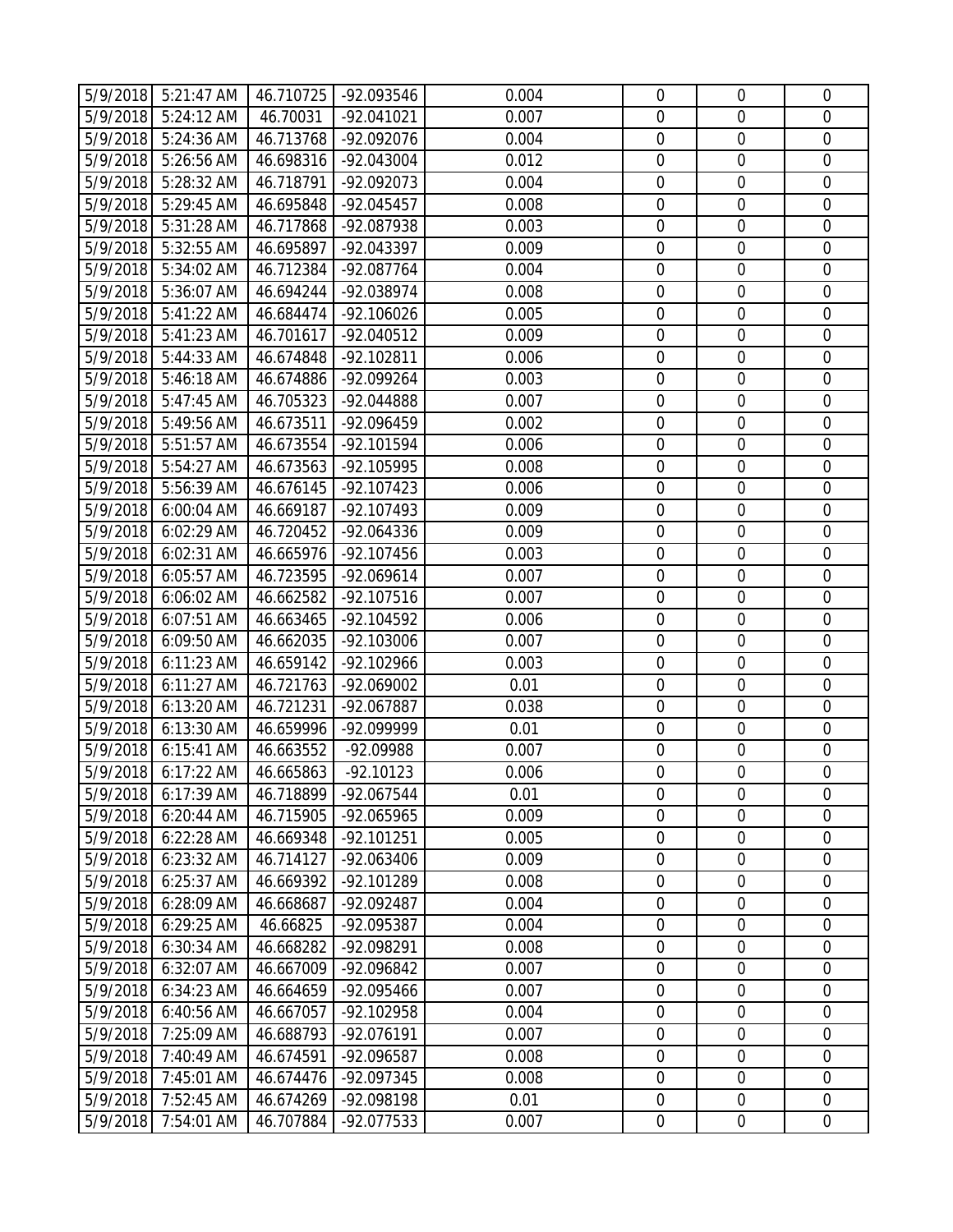| 5/9/2018<br>7:58:13 AM<br>0.012<br>46.674192<br>-92.09978<br>$\mathbf 0$<br>$\mathbf 0$<br>$\mathbf 0$<br>$\boldsymbol{0}$<br>$\mathbf 0$<br>$\mathbf 0$<br>5/9/2018<br>7:59:12 AM<br>46.709672<br>-92.079019<br>0.011<br>46.672502<br>$\mathbf 0$<br>$\mathbf 0$<br>$\boldsymbol{0}$<br>5/9/2018<br>8:00:32 AM<br>-92.099886<br>0.01<br>5/9/2018<br>8:02:35 AM<br>46.672905<br>$-92.101118$<br>0.011<br>0<br>$\mathbf 0$<br>$\mathbf 0$<br>5/9/2018<br>$\mathbf 0$<br>$\mathbf 0$<br>$\mathbf 0$<br>8:03:23 AM<br>46.717145<br>0.008<br>-92.077554<br>5/9/2018<br>46.6747<br>$-92.101361$<br>0.011<br>$\mathbf 0$<br>$\mathbf 0$<br>$\boldsymbol{0}$<br>8:04:32 AM<br>5/9/2018<br>8:04:49 AM<br>46.717409<br>0.007<br>$\boldsymbol{0}$<br>$\mathbf 0$<br>$\mathbf 0$<br>-92.079706<br>$\boldsymbol{0}$<br>$\mathbf 0$<br>$\mathbf 0$<br>5/9/2018<br>8:06:16 AM<br>46.717852<br>$-92.0782$<br>0.008<br>5/9/2018<br>8:06:59 AM<br>46.674363<br>-92.102792<br>0.013<br>$\boldsymbol{0}$<br>$\mathbf 0$<br>$\boldsymbol{0}$<br>0<br>$\mathbf 0$<br>$\mathbf 0$<br>5/9/2018<br>8:07:45 AM<br>46.718666<br>-92.078149<br>0.006<br>5/9/2018<br>8:09:06 AM<br>46.672334<br>$\boldsymbol{0}$<br>$\mathbf 0$<br>$\boldsymbol{0}$<br>$-92.102663$<br>0.011<br>5/9/2018<br>8:09:26 AM<br>46.718995<br>$-92.081144$<br>0.005<br>$\mathbf 0$<br>$\boldsymbol{0}$<br>$\boldsymbol{0}$<br>$\mathbf 0$<br>$\mathbf 0$<br>$\mathbf 0$<br>5/9/2018<br>8:13:26 AM<br>46.677473<br>0.012<br>-92.097842<br>5/9/2018<br>46.719536<br>$\boldsymbol{0}$<br>$\mathbf 0$<br>$\mathbf 0$<br>8:13:47 AM<br>-92.079571<br>0.004<br>5/9/2018<br>8:15:12 AM<br>46.72018<br>-92.07841<br>$\mathbf 0$<br>$\mathbf 0$<br>$\overline{0}$<br>0.005<br>8:17:26 AM<br>$\mathbf 0$<br>$\mathbf 0$<br>$\mathbf 0$<br>5/9/2018<br>46.6847<br>-92.103924<br>0.01<br>5/9/2018<br>8:17:35 AM<br>46.720045<br>-92.085076<br>$\mathbf 0$<br>$\mathbf 0$<br>$\mathbf 0$<br>0.005<br>5/9/2018<br>$\mathbf 0$<br>8:19:56 AM<br>46.717622<br>-92.086578<br>0.005<br>$\mathbf 0$<br>$\mathbf 0$<br>$\mathbf 0$<br>8:20:22 AM<br>0.013<br>$\mathbf 0$<br>$\mathbf 0$<br>5/9/2018<br>46.676015<br>-92.10489<br>5/9/2018<br>8:22:20 AM<br>46.676025<br>-92.107098<br>$\boldsymbol{0}$<br>$\boldsymbol{0}$<br>$\mathbf 0$<br>0.011<br>$\mathbf 0$<br>$\mathbf 0$<br>$\mathbf 0$<br>5/9/2018<br>8:22:45 AM<br>46.714773<br>-92.085569<br>0.005<br>0<br>$\mathbf 0$<br>5/9/2018<br>8:23:52 AM<br>$\mathbf 0$<br>46.674031<br>-92.107258<br>0.014<br>5/9/2018<br>46.713155<br>$\boldsymbol{0}$<br>$\mathbf 0$<br>$\mathbf 0$<br>8:24:46 AM<br>-92.085264<br>0.004<br>5/9/2018<br>0.012<br>$\mathbf 0$<br>$\mathbf 0$<br>$\mathbf 0$<br>8:26:36 AM<br>46.670005<br>-92.107324<br>5/9/2018<br>8:27:19 AM<br>46.712437<br>0.005<br>$\boldsymbol{0}$<br>$\mathbf 0$<br>$\mathbf 0$<br>-92.083838<br>5/9/2018<br>8:28:27 AM<br>46.669922<br>$\boldsymbol{0}$<br>$\mathbf 0$<br>$\overline{0}$<br>-92.105624<br>0.011<br>5/9/2018<br>8:28:44 AM<br>46.711438<br>$\mathbf 0$<br>$\mathbf 0$<br>$\mathbf 0$<br>-92.084672<br>0.004<br>$\mathbf 0$<br>$\mathbf 0$<br>$\mathbf 0$<br>5/9/2018<br>8:30:02 AM<br>46.711481<br>-92.084895<br>0.006<br>5/9/2018<br>8:30:53 AM<br>46.67266<br>$\boldsymbol{0}$<br>$\mathbf 0$<br>$\mathbf 0$<br>$-92.105745$<br>0.014<br>8:31:18 AM<br>46.710569<br>$\mathbf 0$<br>$\mathbf 0$<br>$\mathbf 0$<br>5/9/2018<br>-92.087199<br>0.005<br>5/9/2018 8:34:06 AM<br>46.670851<br>-92.105092<br>0<br>$\mathbf 0$<br>$\overline{0}$<br>0.013<br>$\mathbf 0$<br>5/9/2018<br>8:34:30 AM<br>46.713621<br>-92.096198<br>0.005<br>$\mathbf 0$<br>$\mathbf 0$<br>5/9/2018<br>8:36:15 AM<br>46.669741<br>-92.107358<br>0.015<br>$\mathbf 0$<br>$\mathbf 0$<br>$\mathbf 0$<br>$\boldsymbol{0}$<br>$\boldsymbol{0}$<br>$\boldsymbol{0}$<br>5/9/2018<br>8:36:50 AM<br>46.719668<br>-92.096208<br>0.01<br>5/9/2018<br>8:38:18 AM<br>46.719218<br>-92.094969<br>$\boldsymbol{0}$<br>$\mathbf 0$<br>$\mathbf 0$<br>0.008<br>$\mathbf 0$<br>5/9/2018<br>8:38:19 AM<br>46.667956<br>$-92.108463$<br>0.011<br>$\mathbf 0$<br>$\overline{0}$<br>5/9/2018<br>46.718169<br>$\boldsymbol{0}$<br>$\boldsymbol{0}$<br>$\boldsymbol{0}$<br>8:39:37 AM<br>-92.094971<br>0.005<br>5/9/2018<br>46.667912<br>0.011<br>$\mathbf 0$<br>$\mathbf 0$<br>8:41:18 AM<br>$-92.107054$<br>$\boldsymbol{0}$<br>5/9/2018<br>8:41:27 AM<br>46.716323<br>-92.095012<br>0.007<br>$\mathbf 0$<br>$\mathbf 0$<br>$\overline{0}$<br>5/9/2018<br>46.713885<br>$\boldsymbol{0}$<br>$\boldsymbol{0}$<br>$\boldsymbol{0}$<br>8:43:03 AM<br>-92.094966<br>0.005<br>0.013<br>5/9/2018<br>8:43:47 AM<br>46.66911<br>$-92.105861$<br>$\boldsymbol{0}$<br>$\mathbf 0$<br>$\boldsymbol{0}$<br>5/9/2018<br>8:45:22 AM<br>46.712807<br>-92.09498<br>0.006<br>$\boldsymbol{0}$<br>$\mathbf 0$<br>$\mathbf 0$<br>$\boldsymbol{0}$<br>$\mathbf 0$<br>$\mathbf 0$<br>5/9/2018<br>0.014<br>8:46:53 AM<br>46.664632<br>-92.105878<br>5/9/2018<br>46.711364<br>$\boldsymbol{0}$<br>$\boldsymbol{0}$<br>$\boldsymbol{0}$<br>8:47:30 AM<br>-92.095051<br>0.006<br>5/9/2018<br>8:49:17 AM<br>46.662406<br>-92.107407<br>0.011<br>$\boldsymbol{0}$<br>$\mathbf 0$<br>$\overline{0}$<br>5/9/2018<br>8:49:23 AM<br>46.711393<br>0.005<br>$\boldsymbol{0}$<br>$\boldsymbol{0}$<br>$\boldsymbol{0}$<br>-92.094844<br>$\boldsymbol{0}$<br>$\boldsymbol{0}$<br>$\overline{0}$<br>5/9/2018<br>8:50:51 AM<br>46.712924<br>-92.093465<br>$\boldsymbol{0}$ | 5/9/2018 7:56:30 AM | 46.674251 | -92.098228 | 0.012 | $\mathbf 0$ | $\mathbf 0$ | $\overline{0}$ |
|--------------------------------------------------------------------------------------------------------------------------------------------------------------------------------------------------------------------------------------------------------------------------------------------------------------------------------------------------------------------------------------------------------------------------------------------------------------------------------------------------------------------------------------------------------------------------------------------------------------------------------------------------------------------------------------------------------------------------------------------------------------------------------------------------------------------------------------------------------------------------------------------------------------------------------------------------------------------------------------------------------------------------------------------------------------------------------------------------------------------------------------------------------------------------------------------------------------------------------------------------------------------------------------------------------------------------------------------------------------------------------------------------------------------------------------------------------------------------------------------------------------------------------------------------------------------------------------------------------------------------------------------------------------------------------------------------------------------------------------------------------------------------------------------------------------------------------------------------------------------------------------------------------------------------------------------------------------------------------------------------------------------------------------------------------------------------------------------------------------------------------------------------------------------------------------------------------------------------------------------------------------------------------------------------------------------------------------------------------------------------------------------------------------------------------------------------------------------------------------------------------------------------------------------------------------------------------------------------------------------------------------------------------------------------------------------------------------------------------------------------------------------------------------------------------------------------------------------------------------------------------------------------------------------------------------------------------------------------------------------------------------------------------------------------------------------------------------------------------------------------------------------------------------------------------------------------------------------------------------------------------------------------------------------------------------------------------------------------------------------------------------------------------------------------------------------------------------------------------------------------------------------------------------------------------------------------------------------------------------------------------------------------------------------------------------------------------------------------------------------------------------------------------------------------------------------------------------------------------------------------------------------------------------------------------------------------------------------------------------------------------------------------------------------------------------------------------------------------------------------------------------------------------------------------------------------------------------------------------------------------------------------------------------------------------------------------------------------------------------------------------------------------------------------------------------------------------------------------------------------------------------------------------------------------------------------------------------------------------------------------------------------------------------------------------------------------------------------------------------------------------------------------------------------------------------------------------------------------------------------------------------------------------------------------------------------------------------------------------------------------------------------------------------------------------------------------------------------------------------------------------------------------------------------------------------------------------------------------------------------------------------------------------------------------------------------------------------------------------------------------------------------------------------------------------------------|---------------------|-----------|------------|-------|-------------|-------------|----------------|
|                                                                                                                                                                                                                                                                                                                                                                                                                                                                                                                                                                                                                                                                                                                                                                                                                                                                                                                                                                                                                                                                                                                                                                                                                                                                                                                                                                                                                                                                                                                                                                                                                                                                                                                                                                                                                                                                                                                                                                                                                                                                                                                                                                                                                                                                                                                                                                                                                                                                                                                                                                                                                                                                                                                                                                                                                                                                                                                                                                                                                                                                                                                                                                                                                                                                                                                                                                                                                                                                                                                                                                                                                                                                                                                                                                                                                                                                                                                                                                                                                                                                                                                                                                                                                                                                                                                                                                                                                                                                                                                                                                                                                                                                                                                                                                                                                                                                                                                                                                                                                                                                                                                                                                                                                                                                                                                                                                                                                                            |                     |           |            |       |             |             |                |
|                                                                                                                                                                                                                                                                                                                                                                                                                                                                                                                                                                                                                                                                                                                                                                                                                                                                                                                                                                                                                                                                                                                                                                                                                                                                                                                                                                                                                                                                                                                                                                                                                                                                                                                                                                                                                                                                                                                                                                                                                                                                                                                                                                                                                                                                                                                                                                                                                                                                                                                                                                                                                                                                                                                                                                                                                                                                                                                                                                                                                                                                                                                                                                                                                                                                                                                                                                                                                                                                                                                                                                                                                                                                                                                                                                                                                                                                                                                                                                                                                                                                                                                                                                                                                                                                                                                                                                                                                                                                                                                                                                                                                                                                                                                                                                                                                                                                                                                                                                                                                                                                                                                                                                                                                                                                                                                                                                                                                                            |                     |           |            |       |             |             |                |
|                                                                                                                                                                                                                                                                                                                                                                                                                                                                                                                                                                                                                                                                                                                                                                                                                                                                                                                                                                                                                                                                                                                                                                                                                                                                                                                                                                                                                                                                                                                                                                                                                                                                                                                                                                                                                                                                                                                                                                                                                                                                                                                                                                                                                                                                                                                                                                                                                                                                                                                                                                                                                                                                                                                                                                                                                                                                                                                                                                                                                                                                                                                                                                                                                                                                                                                                                                                                                                                                                                                                                                                                                                                                                                                                                                                                                                                                                                                                                                                                                                                                                                                                                                                                                                                                                                                                                                                                                                                                                                                                                                                                                                                                                                                                                                                                                                                                                                                                                                                                                                                                                                                                                                                                                                                                                                                                                                                                                                            |                     |           |            |       |             |             |                |
|                                                                                                                                                                                                                                                                                                                                                                                                                                                                                                                                                                                                                                                                                                                                                                                                                                                                                                                                                                                                                                                                                                                                                                                                                                                                                                                                                                                                                                                                                                                                                                                                                                                                                                                                                                                                                                                                                                                                                                                                                                                                                                                                                                                                                                                                                                                                                                                                                                                                                                                                                                                                                                                                                                                                                                                                                                                                                                                                                                                                                                                                                                                                                                                                                                                                                                                                                                                                                                                                                                                                                                                                                                                                                                                                                                                                                                                                                                                                                                                                                                                                                                                                                                                                                                                                                                                                                                                                                                                                                                                                                                                                                                                                                                                                                                                                                                                                                                                                                                                                                                                                                                                                                                                                                                                                                                                                                                                                                                            |                     |           |            |       |             |             |                |
|                                                                                                                                                                                                                                                                                                                                                                                                                                                                                                                                                                                                                                                                                                                                                                                                                                                                                                                                                                                                                                                                                                                                                                                                                                                                                                                                                                                                                                                                                                                                                                                                                                                                                                                                                                                                                                                                                                                                                                                                                                                                                                                                                                                                                                                                                                                                                                                                                                                                                                                                                                                                                                                                                                                                                                                                                                                                                                                                                                                                                                                                                                                                                                                                                                                                                                                                                                                                                                                                                                                                                                                                                                                                                                                                                                                                                                                                                                                                                                                                                                                                                                                                                                                                                                                                                                                                                                                                                                                                                                                                                                                                                                                                                                                                                                                                                                                                                                                                                                                                                                                                                                                                                                                                                                                                                                                                                                                                                                            |                     |           |            |       |             |             |                |
|                                                                                                                                                                                                                                                                                                                                                                                                                                                                                                                                                                                                                                                                                                                                                                                                                                                                                                                                                                                                                                                                                                                                                                                                                                                                                                                                                                                                                                                                                                                                                                                                                                                                                                                                                                                                                                                                                                                                                                                                                                                                                                                                                                                                                                                                                                                                                                                                                                                                                                                                                                                                                                                                                                                                                                                                                                                                                                                                                                                                                                                                                                                                                                                                                                                                                                                                                                                                                                                                                                                                                                                                                                                                                                                                                                                                                                                                                                                                                                                                                                                                                                                                                                                                                                                                                                                                                                                                                                                                                                                                                                                                                                                                                                                                                                                                                                                                                                                                                                                                                                                                                                                                                                                                                                                                                                                                                                                                                                            |                     |           |            |       |             |             |                |
|                                                                                                                                                                                                                                                                                                                                                                                                                                                                                                                                                                                                                                                                                                                                                                                                                                                                                                                                                                                                                                                                                                                                                                                                                                                                                                                                                                                                                                                                                                                                                                                                                                                                                                                                                                                                                                                                                                                                                                                                                                                                                                                                                                                                                                                                                                                                                                                                                                                                                                                                                                                                                                                                                                                                                                                                                                                                                                                                                                                                                                                                                                                                                                                                                                                                                                                                                                                                                                                                                                                                                                                                                                                                                                                                                                                                                                                                                                                                                                                                                                                                                                                                                                                                                                                                                                                                                                                                                                                                                                                                                                                                                                                                                                                                                                                                                                                                                                                                                                                                                                                                                                                                                                                                                                                                                                                                                                                                                                            |                     |           |            |       |             |             |                |
|                                                                                                                                                                                                                                                                                                                                                                                                                                                                                                                                                                                                                                                                                                                                                                                                                                                                                                                                                                                                                                                                                                                                                                                                                                                                                                                                                                                                                                                                                                                                                                                                                                                                                                                                                                                                                                                                                                                                                                                                                                                                                                                                                                                                                                                                                                                                                                                                                                                                                                                                                                                                                                                                                                                                                                                                                                                                                                                                                                                                                                                                                                                                                                                                                                                                                                                                                                                                                                                                                                                                                                                                                                                                                                                                                                                                                                                                                                                                                                                                                                                                                                                                                                                                                                                                                                                                                                                                                                                                                                                                                                                                                                                                                                                                                                                                                                                                                                                                                                                                                                                                                                                                                                                                                                                                                                                                                                                                                                            |                     |           |            |       |             |             |                |
|                                                                                                                                                                                                                                                                                                                                                                                                                                                                                                                                                                                                                                                                                                                                                                                                                                                                                                                                                                                                                                                                                                                                                                                                                                                                                                                                                                                                                                                                                                                                                                                                                                                                                                                                                                                                                                                                                                                                                                                                                                                                                                                                                                                                                                                                                                                                                                                                                                                                                                                                                                                                                                                                                                                                                                                                                                                                                                                                                                                                                                                                                                                                                                                                                                                                                                                                                                                                                                                                                                                                                                                                                                                                                                                                                                                                                                                                                                                                                                                                                                                                                                                                                                                                                                                                                                                                                                                                                                                                                                                                                                                                                                                                                                                                                                                                                                                                                                                                                                                                                                                                                                                                                                                                                                                                                                                                                                                                                                            |                     |           |            |       |             |             |                |
|                                                                                                                                                                                                                                                                                                                                                                                                                                                                                                                                                                                                                                                                                                                                                                                                                                                                                                                                                                                                                                                                                                                                                                                                                                                                                                                                                                                                                                                                                                                                                                                                                                                                                                                                                                                                                                                                                                                                                                                                                                                                                                                                                                                                                                                                                                                                                                                                                                                                                                                                                                                                                                                                                                                                                                                                                                                                                                                                                                                                                                                                                                                                                                                                                                                                                                                                                                                                                                                                                                                                                                                                                                                                                                                                                                                                                                                                                                                                                                                                                                                                                                                                                                                                                                                                                                                                                                                                                                                                                                                                                                                                                                                                                                                                                                                                                                                                                                                                                                                                                                                                                                                                                                                                                                                                                                                                                                                                                                            |                     |           |            |       |             |             |                |
|                                                                                                                                                                                                                                                                                                                                                                                                                                                                                                                                                                                                                                                                                                                                                                                                                                                                                                                                                                                                                                                                                                                                                                                                                                                                                                                                                                                                                                                                                                                                                                                                                                                                                                                                                                                                                                                                                                                                                                                                                                                                                                                                                                                                                                                                                                                                                                                                                                                                                                                                                                                                                                                                                                                                                                                                                                                                                                                                                                                                                                                                                                                                                                                                                                                                                                                                                                                                                                                                                                                                                                                                                                                                                                                                                                                                                                                                                                                                                                                                                                                                                                                                                                                                                                                                                                                                                                                                                                                                                                                                                                                                                                                                                                                                                                                                                                                                                                                                                                                                                                                                                                                                                                                                                                                                                                                                                                                                                                            |                     |           |            |       |             |             |                |
|                                                                                                                                                                                                                                                                                                                                                                                                                                                                                                                                                                                                                                                                                                                                                                                                                                                                                                                                                                                                                                                                                                                                                                                                                                                                                                                                                                                                                                                                                                                                                                                                                                                                                                                                                                                                                                                                                                                                                                                                                                                                                                                                                                                                                                                                                                                                                                                                                                                                                                                                                                                                                                                                                                                                                                                                                                                                                                                                                                                                                                                                                                                                                                                                                                                                                                                                                                                                                                                                                                                                                                                                                                                                                                                                                                                                                                                                                                                                                                                                                                                                                                                                                                                                                                                                                                                                                                                                                                                                                                                                                                                                                                                                                                                                                                                                                                                                                                                                                                                                                                                                                                                                                                                                                                                                                                                                                                                                                                            |                     |           |            |       |             |             |                |
|                                                                                                                                                                                                                                                                                                                                                                                                                                                                                                                                                                                                                                                                                                                                                                                                                                                                                                                                                                                                                                                                                                                                                                                                                                                                                                                                                                                                                                                                                                                                                                                                                                                                                                                                                                                                                                                                                                                                                                                                                                                                                                                                                                                                                                                                                                                                                                                                                                                                                                                                                                                                                                                                                                                                                                                                                                                                                                                                                                                                                                                                                                                                                                                                                                                                                                                                                                                                                                                                                                                                                                                                                                                                                                                                                                                                                                                                                                                                                                                                                                                                                                                                                                                                                                                                                                                                                                                                                                                                                                                                                                                                                                                                                                                                                                                                                                                                                                                                                                                                                                                                                                                                                                                                                                                                                                                                                                                                                                            |                     |           |            |       |             |             |                |
|                                                                                                                                                                                                                                                                                                                                                                                                                                                                                                                                                                                                                                                                                                                                                                                                                                                                                                                                                                                                                                                                                                                                                                                                                                                                                                                                                                                                                                                                                                                                                                                                                                                                                                                                                                                                                                                                                                                                                                                                                                                                                                                                                                                                                                                                                                                                                                                                                                                                                                                                                                                                                                                                                                                                                                                                                                                                                                                                                                                                                                                                                                                                                                                                                                                                                                                                                                                                                                                                                                                                                                                                                                                                                                                                                                                                                                                                                                                                                                                                                                                                                                                                                                                                                                                                                                                                                                                                                                                                                                                                                                                                                                                                                                                                                                                                                                                                                                                                                                                                                                                                                                                                                                                                                                                                                                                                                                                                                                            |                     |           |            |       |             |             |                |
|                                                                                                                                                                                                                                                                                                                                                                                                                                                                                                                                                                                                                                                                                                                                                                                                                                                                                                                                                                                                                                                                                                                                                                                                                                                                                                                                                                                                                                                                                                                                                                                                                                                                                                                                                                                                                                                                                                                                                                                                                                                                                                                                                                                                                                                                                                                                                                                                                                                                                                                                                                                                                                                                                                                                                                                                                                                                                                                                                                                                                                                                                                                                                                                                                                                                                                                                                                                                                                                                                                                                                                                                                                                                                                                                                                                                                                                                                                                                                                                                                                                                                                                                                                                                                                                                                                                                                                                                                                                                                                                                                                                                                                                                                                                                                                                                                                                                                                                                                                                                                                                                                                                                                                                                                                                                                                                                                                                                                                            |                     |           |            |       |             |             |                |
|                                                                                                                                                                                                                                                                                                                                                                                                                                                                                                                                                                                                                                                                                                                                                                                                                                                                                                                                                                                                                                                                                                                                                                                                                                                                                                                                                                                                                                                                                                                                                                                                                                                                                                                                                                                                                                                                                                                                                                                                                                                                                                                                                                                                                                                                                                                                                                                                                                                                                                                                                                                                                                                                                                                                                                                                                                                                                                                                                                                                                                                                                                                                                                                                                                                                                                                                                                                                                                                                                                                                                                                                                                                                                                                                                                                                                                                                                                                                                                                                                                                                                                                                                                                                                                                                                                                                                                                                                                                                                                                                                                                                                                                                                                                                                                                                                                                                                                                                                                                                                                                                                                                                                                                                                                                                                                                                                                                                                                            |                     |           |            |       |             |             |                |
|                                                                                                                                                                                                                                                                                                                                                                                                                                                                                                                                                                                                                                                                                                                                                                                                                                                                                                                                                                                                                                                                                                                                                                                                                                                                                                                                                                                                                                                                                                                                                                                                                                                                                                                                                                                                                                                                                                                                                                                                                                                                                                                                                                                                                                                                                                                                                                                                                                                                                                                                                                                                                                                                                                                                                                                                                                                                                                                                                                                                                                                                                                                                                                                                                                                                                                                                                                                                                                                                                                                                                                                                                                                                                                                                                                                                                                                                                                                                                                                                                                                                                                                                                                                                                                                                                                                                                                                                                                                                                                                                                                                                                                                                                                                                                                                                                                                                                                                                                                                                                                                                                                                                                                                                                                                                                                                                                                                                                                            |                     |           |            |       |             |             |                |
|                                                                                                                                                                                                                                                                                                                                                                                                                                                                                                                                                                                                                                                                                                                                                                                                                                                                                                                                                                                                                                                                                                                                                                                                                                                                                                                                                                                                                                                                                                                                                                                                                                                                                                                                                                                                                                                                                                                                                                                                                                                                                                                                                                                                                                                                                                                                                                                                                                                                                                                                                                                                                                                                                                                                                                                                                                                                                                                                                                                                                                                                                                                                                                                                                                                                                                                                                                                                                                                                                                                                                                                                                                                                                                                                                                                                                                                                                                                                                                                                                                                                                                                                                                                                                                                                                                                                                                                                                                                                                                                                                                                                                                                                                                                                                                                                                                                                                                                                                                                                                                                                                                                                                                                                                                                                                                                                                                                                                                            |                     |           |            |       |             |             |                |
|                                                                                                                                                                                                                                                                                                                                                                                                                                                                                                                                                                                                                                                                                                                                                                                                                                                                                                                                                                                                                                                                                                                                                                                                                                                                                                                                                                                                                                                                                                                                                                                                                                                                                                                                                                                                                                                                                                                                                                                                                                                                                                                                                                                                                                                                                                                                                                                                                                                                                                                                                                                                                                                                                                                                                                                                                                                                                                                                                                                                                                                                                                                                                                                                                                                                                                                                                                                                                                                                                                                                                                                                                                                                                                                                                                                                                                                                                                                                                                                                                                                                                                                                                                                                                                                                                                                                                                                                                                                                                                                                                                                                                                                                                                                                                                                                                                                                                                                                                                                                                                                                                                                                                                                                                                                                                                                                                                                                                                            |                     |           |            |       |             |             |                |
|                                                                                                                                                                                                                                                                                                                                                                                                                                                                                                                                                                                                                                                                                                                                                                                                                                                                                                                                                                                                                                                                                                                                                                                                                                                                                                                                                                                                                                                                                                                                                                                                                                                                                                                                                                                                                                                                                                                                                                                                                                                                                                                                                                                                                                                                                                                                                                                                                                                                                                                                                                                                                                                                                                                                                                                                                                                                                                                                                                                                                                                                                                                                                                                                                                                                                                                                                                                                                                                                                                                                                                                                                                                                                                                                                                                                                                                                                                                                                                                                                                                                                                                                                                                                                                                                                                                                                                                                                                                                                                                                                                                                                                                                                                                                                                                                                                                                                                                                                                                                                                                                                                                                                                                                                                                                                                                                                                                                                                            |                     |           |            |       |             |             |                |
|                                                                                                                                                                                                                                                                                                                                                                                                                                                                                                                                                                                                                                                                                                                                                                                                                                                                                                                                                                                                                                                                                                                                                                                                                                                                                                                                                                                                                                                                                                                                                                                                                                                                                                                                                                                                                                                                                                                                                                                                                                                                                                                                                                                                                                                                                                                                                                                                                                                                                                                                                                                                                                                                                                                                                                                                                                                                                                                                                                                                                                                                                                                                                                                                                                                                                                                                                                                                                                                                                                                                                                                                                                                                                                                                                                                                                                                                                                                                                                                                                                                                                                                                                                                                                                                                                                                                                                                                                                                                                                                                                                                                                                                                                                                                                                                                                                                                                                                                                                                                                                                                                                                                                                                                                                                                                                                                                                                                                                            |                     |           |            |       |             |             |                |
|                                                                                                                                                                                                                                                                                                                                                                                                                                                                                                                                                                                                                                                                                                                                                                                                                                                                                                                                                                                                                                                                                                                                                                                                                                                                                                                                                                                                                                                                                                                                                                                                                                                                                                                                                                                                                                                                                                                                                                                                                                                                                                                                                                                                                                                                                                                                                                                                                                                                                                                                                                                                                                                                                                                                                                                                                                                                                                                                                                                                                                                                                                                                                                                                                                                                                                                                                                                                                                                                                                                                                                                                                                                                                                                                                                                                                                                                                                                                                                                                                                                                                                                                                                                                                                                                                                                                                                                                                                                                                                                                                                                                                                                                                                                                                                                                                                                                                                                                                                                                                                                                                                                                                                                                                                                                                                                                                                                                                                            |                     |           |            |       |             |             |                |
|                                                                                                                                                                                                                                                                                                                                                                                                                                                                                                                                                                                                                                                                                                                                                                                                                                                                                                                                                                                                                                                                                                                                                                                                                                                                                                                                                                                                                                                                                                                                                                                                                                                                                                                                                                                                                                                                                                                                                                                                                                                                                                                                                                                                                                                                                                                                                                                                                                                                                                                                                                                                                                                                                                                                                                                                                                                                                                                                                                                                                                                                                                                                                                                                                                                                                                                                                                                                                                                                                                                                                                                                                                                                                                                                                                                                                                                                                                                                                                                                                                                                                                                                                                                                                                                                                                                                                                                                                                                                                                                                                                                                                                                                                                                                                                                                                                                                                                                                                                                                                                                                                                                                                                                                                                                                                                                                                                                                                                            |                     |           |            |       |             |             |                |
|                                                                                                                                                                                                                                                                                                                                                                                                                                                                                                                                                                                                                                                                                                                                                                                                                                                                                                                                                                                                                                                                                                                                                                                                                                                                                                                                                                                                                                                                                                                                                                                                                                                                                                                                                                                                                                                                                                                                                                                                                                                                                                                                                                                                                                                                                                                                                                                                                                                                                                                                                                                                                                                                                                                                                                                                                                                                                                                                                                                                                                                                                                                                                                                                                                                                                                                                                                                                                                                                                                                                                                                                                                                                                                                                                                                                                                                                                                                                                                                                                                                                                                                                                                                                                                                                                                                                                                                                                                                                                                                                                                                                                                                                                                                                                                                                                                                                                                                                                                                                                                                                                                                                                                                                                                                                                                                                                                                                                                            |                     |           |            |       |             |             |                |
|                                                                                                                                                                                                                                                                                                                                                                                                                                                                                                                                                                                                                                                                                                                                                                                                                                                                                                                                                                                                                                                                                                                                                                                                                                                                                                                                                                                                                                                                                                                                                                                                                                                                                                                                                                                                                                                                                                                                                                                                                                                                                                                                                                                                                                                                                                                                                                                                                                                                                                                                                                                                                                                                                                                                                                                                                                                                                                                                                                                                                                                                                                                                                                                                                                                                                                                                                                                                                                                                                                                                                                                                                                                                                                                                                                                                                                                                                                                                                                                                                                                                                                                                                                                                                                                                                                                                                                                                                                                                                                                                                                                                                                                                                                                                                                                                                                                                                                                                                                                                                                                                                                                                                                                                                                                                                                                                                                                                                                            |                     |           |            |       |             |             |                |
|                                                                                                                                                                                                                                                                                                                                                                                                                                                                                                                                                                                                                                                                                                                                                                                                                                                                                                                                                                                                                                                                                                                                                                                                                                                                                                                                                                                                                                                                                                                                                                                                                                                                                                                                                                                                                                                                                                                                                                                                                                                                                                                                                                                                                                                                                                                                                                                                                                                                                                                                                                                                                                                                                                                                                                                                                                                                                                                                                                                                                                                                                                                                                                                                                                                                                                                                                                                                                                                                                                                                                                                                                                                                                                                                                                                                                                                                                                                                                                                                                                                                                                                                                                                                                                                                                                                                                                                                                                                                                                                                                                                                                                                                                                                                                                                                                                                                                                                                                                                                                                                                                                                                                                                                                                                                                                                                                                                                                                            |                     |           |            |       |             |             |                |
|                                                                                                                                                                                                                                                                                                                                                                                                                                                                                                                                                                                                                                                                                                                                                                                                                                                                                                                                                                                                                                                                                                                                                                                                                                                                                                                                                                                                                                                                                                                                                                                                                                                                                                                                                                                                                                                                                                                                                                                                                                                                                                                                                                                                                                                                                                                                                                                                                                                                                                                                                                                                                                                                                                                                                                                                                                                                                                                                                                                                                                                                                                                                                                                                                                                                                                                                                                                                                                                                                                                                                                                                                                                                                                                                                                                                                                                                                                                                                                                                                                                                                                                                                                                                                                                                                                                                                                                                                                                                                                                                                                                                                                                                                                                                                                                                                                                                                                                                                                                                                                                                                                                                                                                                                                                                                                                                                                                                                                            |                     |           |            |       |             |             |                |
|                                                                                                                                                                                                                                                                                                                                                                                                                                                                                                                                                                                                                                                                                                                                                                                                                                                                                                                                                                                                                                                                                                                                                                                                                                                                                                                                                                                                                                                                                                                                                                                                                                                                                                                                                                                                                                                                                                                                                                                                                                                                                                                                                                                                                                                                                                                                                                                                                                                                                                                                                                                                                                                                                                                                                                                                                                                                                                                                                                                                                                                                                                                                                                                                                                                                                                                                                                                                                                                                                                                                                                                                                                                                                                                                                                                                                                                                                                                                                                                                                                                                                                                                                                                                                                                                                                                                                                                                                                                                                                                                                                                                                                                                                                                                                                                                                                                                                                                                                                                                                                                                                                                                                                                                                                                                                                                                                                                                                                            |                     |           |            |       |             |             |                |
|                                                                                                                                                                                                                                                                                                                                                                                                                                                                                                                                                                                                                                                                                                                                                                                                                                                                                                                                                                                                                                                                                                                                                                                                                                                                                                                                                                                                                                                                                                                                                                                                                                                                                                                                                                                                                                                                                                                                                                                                                                                                                                                                                                                                                                                                                                                                                                                                                                                                                                                                                                                                                                                                                                                                                                                                                                                                                                                                                                                                                                                                                                                                                                                                                                                                                                                                                                                                                                                                                                                                                                                                                                                                                                                                                                                                                                                                                                                                                                                                                                                                                                                                                                                                                                                                                                                                                                                                                                                                                                                                                                                                                                                                                                                                                                                                                                                                                                                                                                                                                                                                                                                                                                                                                                                                                                                                                                                                                                            |                     |           |            |       |             |             |                |
|                                                                                                                                                                                                                                                                                                                                                                                                                                                                                                                                                                                                                                                                                                                                                                                                                                                                                                                                                                                                                                                                                                                                                                                                                                                                                                                                                                                                                                                                                                                                                                                                                                                                                                                                                                                                                                                                                                                                                                                                                                                                                                                                                                                                                                                                                                                                                                                                                                                                                                                                                                                                                                                                                                                                                                                                                                                                                                                                                                                                                                                                                                                                                                                                                                                                                                                                                                                                                                                                                                                                                                                                                                                                                                                                                                                                                                                                                                                                                                                                                                                                                                                                                                                                                                                                                                                                                                                                                                                                                                                                                                                                                                                                                                                                                                                                                                                                                                                                                                                                                                                                                                                                                                                                                                                                                                                                                                                                                                            |                     |           |            |       |             |             |                |
|                                                                                                                                                                                                                                                                                                                                                                                                                                                                                                                                                                                                                                                                                                                                                                                                                                                                                                                                                                                                                                                                                                                                                                                                                                                                                                                                                                                                                                                                                                                                                                                                                                                                                                                                                                                                                                                                                                                                                                                                                                                                                                                                                                                                                                                                                                                                                                                                                                                                                                                                                                                                                                                                                                                                                                                                                                                                                                                                                                                                                                                                                                                                                                                                                                                                                                                                                                                                                                                                                                                                                                                                                                                                                                                                                                                                                                                                                                                                                                                                                                                                                                                                                                                                                                                                                                                                                                                                                                                                                                                                                                                                                                                                                                                                                                                                                                                                                                                                                                                                                                                                                                                                                                                                                                                                                                                                                                                                                                            |                     |           |            |       |             |             |                |
|                                                                                                                                                                                                                                                                                                                                                                                                                                                                                                                                                                                                                                                                                                                                                                                                                                                                                                                                                                                                                                                                                                                                                                                                                                                                                                                                                                                                                                                                                                                                                                                                                                                                                                                                                                                                                                                                                                                                                                                                                                                                                                                                                                                                                                                                                                                                                                                                                                                                                                                                                                                                                                                                                                                                                                                                                                                                                                                                                                                                                                                                                                                                                                                                                                                                                                                                                                                                                                                                                                                                                                                                                                                                                                                                                                                                                                                                                                                                                                                                                                                                                                                                                                                                                                                                                                                                                                                                                                                                                                                                                                                                                                                                                                                                                                                                                                                                                                                                                                                                                                                                                                                                                                                                                                                                                                                                                                                                                                            |                     |           |            |       |             |             |                |
|                                                                                                                                                                                                                                                                                                                                                                                                                                                                                                                                                                                                                                                                                                                                                                                                                                                                                                                                                                                                                                                                                                                                                                                                                                                                                                                                                                                                                                                                                                                                                                                                                                                                                                                                                                                                                                                                                                                                                                                                                                                                                                                                                                                                                                                                                                                                                                                                                                                                                                                                                                                                                                                                                                                                                                                                                                                                                                                                                                                                                                                                                                                                                                                                                                                                                                                                                                                                                                                                                                                                                                                                                                                                                                                                                                                                                                                                                                                                                                                                                                                                                                                                                                                                                                                                                                                                                                                                                                                                                                                                                                                                                                                                                                                                                                                                                                                                                                                                                                                                                                                                                                                                                                                                                                                                                                                                                                                                                                            |                     |           |            |       |             |             |                |
|                                                                                                                                                                                                                                                                                                                                                                                                                                                                                                                                                                                                                                                                                                                                                                                                                                                                                                                                                                                                                                                                                                                                                                                                                                                                                                                                                                                                                                                                                                                                                                                                                                                                                                                                                                                                                                                                                                                                                                                                                                                                                                                                                                                                                                                                                                                                                                                                                                                                                                                                                                                                                                                                                                                                                                                                                                                                                                                                                                                                                                                                                                                                                                                                                                                                                                                                                                                                                                                                                                                                                                                                                                                                                                                                                                                                                                                                                                                                                                                                                                                                                                                                                                                                                                                                                                                                                                                                                                                                                                                                                                                                                                                                                                                                                                                                                                                                                                                                                                                                                                                                                                                                                                                                                                                                                                                                                                                                                                            |                     |           |            |       |             |             |                |
|                                                                                                                                                                                                                                                                                                                                                                                                                                                                                                                                                                                                                                                                                                                                                                                                                                                                                                                                                                                                                                                                                                                                                                                                                                                                                                                                                                                                                                                                                                                                                                                                                                                                                                                                                                                                                                                                                                                                                                                                                                                                                                                                                                                                                                                                                                                                                                                                                                                                                                                                                                                                                                                                                                                                                                                                                                                                                                                                                                                                                                                                                                                                                                                                                                                                                                                                                                                                                                                                                                                                                                                                                                                                                                                                                                                                                                                                                                                                                                                                                                                                                                                                                                                                                                                                                                                                                                                                                                                                                                                                                                                                                                                                                                                                                                                                                                                                                                                                                                                                                                                                                                                                                                                                                                                                                                                                                                                                                                            |                     |           |            |       |             |             |                |
|                                                                                                                                                                                                                                                                                                                                                                                                                                                                                                                                                                                                                                                                                                                                                                                                                                                                                                                                                                                                                                                                                                                                                                                                                                                                                                                                                                                                                                                                                                                                                                                                                                                                                                                                                                                                                                                                                                                                                                                                                                                                                                                                                                                                                                                                                                                                                                                                                                                                                                                                                                                                                                                                                                                                                                                                                                                                                                                                                                                                                                                                                                                                                                                                                                                                                                                                                                                                                                                                                                                                                                                                                                                                                                                                                                                                                                                                                                                                                                                                                                                                                                                                                                                                                                                                                                                                                                                                                                                                                                                                                                                                                                                                                                                                                                                                                                                                                                                                                                                                                                                                                                                                                                                                                                                                                                                                                                                                                                            |                     |           |            |       |             |             |                |
|                                                                                                                                                                                                                                                                                                                                                                                                                                                                                                                                                                                                                                                                                                                                                                                                                                                                                                                                                                                                                                                                                                                                                                                                                                                                                                                                                                                                                                                                                                                                                                                                                                                                                                                                                                                                                                                                                                                                                                                                                                                                                                                                                                                                                                                                                                                                                                                                                                                                                                                                                                                                                                                                                                                                                                                                                                                                                                                                                                                                                                                                                                                                                                                                                                                                                                                                                                                                                                                                                                                                                                                                                                                                                                                                                                                                                                                                                                                                                                                                                                                                                                                                                                                                                                                                                                                                                                                                                                                                                                                                                                                                                                                                                                                                                                                                                                                                                                                                                                                                                                                                                                                                                                                                                                                                                                                                                                                                                                            |                     |           |            |       |             |             |                |
|                                                                                                                                                                                                                                                                                                                                                                                                                                                                                                                                                                                                                                                                                                                                                                                                                                                                                                                                                                                                                                                                                                                                                                                                                                                                                                                                                                                                                                                                                                                                                                                                                                                                                                                                                                                                                                                                                                                                                                                                                                                                                                                                                                                                                                                                                                                                                                                                                                                                                                                                                                                                                                                                                                                                                                                                                                                                                                                                                                                                                                                                                                                                                                                                                                                                                                                                                                                                                                                                                                                                                                                                                                                                                                                                                                                                                                                                                                                                                                                                                                                                                                                                                                                                                                                                                                                                                                                                                                                                                                                                                                                                                                                                                                                                                                                                                                                                                                                                                                                                                                                                                                                                                                                                                                                                                                                                                                                                                                            |                     |           |            |       |             |             |                |
|                                                                                                                                                                                                                                                                                                                                                                                                                                                                                                                                                                                                                                                                                                                                                                                                                                                                                                                                                                                                                                                                                                                                                                                                                                                                                                                                                                                                                                                                                                                                                                                                                                                                                                                                                                                                                                                                                                                                                                                                                                                                                                                                                                                                                                                                                                                                                                                                                                                                                                                                                                                                                                                                                                                                                                                                                                                                                                                                                                                                                                                                                                                                                                                                                                                                                                                                                                                                                                                                                                                                                                                                                                                                                                                                                                                                                                                                                                                                                                                                                                                                                                                                                                                                                                                                                                                                                                                                                                                                                                                                                                                                                                                                                                                                                                                                                                                                                                                                                                                                                                                                                                                                                                                                                                                                                                                                                                                                                                            |                     |           |            |       |             |             |                |
|                                                                                                                                                                                                                                                                                                                                                                                                                                                                                                                                                                                                                                                                                                                                                                                                                                                                                                                                                                                                                                                                                                                                                                                                                                                                                                                                                                                                                                                                                                                                                                                                                                                                                                                                                                                                                                                                                                                                                                                                                                                                                                                                                                                                                                                                                                                                                                                                                                                                                                                                                                                                                                                                                                                                                                                                                                                                                                                                                                                                                                                                                                                                                                                                                                                                                                                                                                                                                                                                                                                                                                                                                                                                                                                                                                                                                                                                                                                                                                                                                                                                                                                                                                                                                                                                                                                                                                                                                                                                                                                                                                                                                                                                                                                                                                                                                                                                                                                                                                                                                                                                                                                                                                                                                                                                                                                                                                                                                                            |                     |           |            |       |             |             |                |
|                                                                                                                                                                                                                                                                                                                                                                                                                                                                                                                                                                                                                                                                                                                                                                                                                                                                                                                                                                                                                                                                                                                                                                                                                                                                                                                                                                                                                                                                                                                                                                                                                                                                                                                                                                                                                                                                                                                                                                                                                                                                                                                                                                                                                                                                                                                                                                                                                                                                                                                                                                                                                                                                                                                                                                                                                                                                                                                                                                                                                                                                                                                                                                                                                                                                                                                                                                                                                                                                                                                                                                                                                                                                                                                                                                                                                                                                                                                                                                                                                                                                                                                                                                                                                                                                                                                                                                                                                                                                                                                                                                                                                                                                                                                                                                                                                                                                                                                                                                                                                                                                                                                                                                                                                                                                                                                                                                                                                                            |                     |           |            |       |             |             |                |
|                                                                                                                                                                                                                                                                                                                                                                                                                                                                                                                                                                                                                                                                                                                                                                                                                                                                                                                                                                                                                                                                                                                                                                                                                                                                                                                                                                                                                                                                                                                                                                                                                                                                                                                                                                                                                                                                                                                                                                                                                                                                                                                                                                                                                                                                                                                                                                                                                                                                                                                                                                                                                                                                                                                                                                                                                                                                                                                                                                                                                                                                                                                                                                                                                                                                                                                                                                                                                                                                                                                                                                                                                                                                                                                                                                                                                                                                                                                                                                                                                                                                                                                                                                                                                                                                                                                                                                                                                                                                                                                                                                                                                                                                                                                                                                                                                                                                                                                                                                                                                                                                                                                                                                                                                                                                                                                                                                                                                                            |                     |           |            |       |             |             |                |
|                                                                                                                                                                                                                                                                                                                                                                                                                                                                                                                                                                                                                                                                                                                                                                                                                                                                                                                                                                                                                                                                                                                                                                                                                                                                                                                                                                                                                                                                                                                                                                                                                                                                                                                                                                                                                                                                                                                                                                                                                                                                                                                                                                                                                                                                                                                                                                                                                                                                                                                                                                                                                                                                                                                                                                                                                                                                                                                                                                                                                                                                                                                                                                                                                                                                                                                                                                                                                                                                                                                                                                                                                                                                                                                                                                                                                                                                                                                                                                                                                                                                                                                                                                                                                                                                                                                                                                                                                                                                                                                                                                                                                                                                                                                                                                                                                                                                                                                                                                                                                                                                                                                                                                                                                                                                                                                                                                                                                                            |                     |           |            |       |             |             |                |
|                                                                                                                                                                                                                                                                                                                                                                                                                                                                                                                                                                                                                                                                                                                                                                                                                                                                                                                                                                                                                                                                                                                                                                                                                                                                                                                                                                                                                                                                                                                                                                                                                                                                                                                                                                                                                                                                                                                                                                                                                                                                                                                                                                                                                                                                                                                                                                                                                                                                                                                                                                                                                                                                                                                                                                                                                                                                                                                                                                                                                                                                                                                                                                                                                                                                                                                                                                                                                                                                                                                                                                                                                                                                                                                                                                                                                                                                                                                                                                                                                                                                                                                                                                                                                                                                                                                                                                                                                                                                                                                                                                                                                                                                                                                                                                                                                                                                                                                                                                                                                                                                                                                                                                                                                                                                                                                                                                                                                                            |                     |           |            |       |             |             |                |
|                                                                                                                                                                                                                                                                                                                                                                                                                                                                                                                                                                                                                                                                                                                                                                                                                                                                                                                                                                                                                                                                                                                                                                                                                                                                                                                                                                                                                                                                                                                                                                                                                                                                                                                                                                                                                                                                                                                                                                                                                                                                                                                                                                                                                                                                                                                                                                                                                                                                                                                                                                                                                                                                                                                                                                                                                                                                                                                                                                                                                                                                                                                                                                                                                                                                                                                                                                                                                                                                                                                                                                                                                                                                                                                                                                                                                                                                                                                                                                                                                                                                                                                                                                                                                                                                                                                                                                                                                                                                                                                                                                                                                                                                                                                                                                                                                                                                                                                                                                                                                                                                                                                                                                                                                                                                                                                                                                                                                                            |                     |           |            |       |             |             |                |
|                                                                                                                                                                                                                                                                                                                                                                                                                                                                                                                                                                                                                                                                                                                                                                                                                                                                                                                                                                                                                                                                                                                                                                                                                                                                                                                                                                                                                                                                                                                                                                                                                                                                                                                                                                                                                                                                                                                                                                                                                                                                                                                                                                                                                                                                                                                                                                                                                                                                                                                                                                                                                                                                                                                                                                                                                                                                                                                                                                                                                                                                                                                                                                                                                                                                                                                                                                                                                                                                                                                                                                                                                                                                                                                                                                                                                                                                                                                                                                                                                                                                                                                                                                                                                                                                                                                                                                                                                                                                                                                                                                                                                                                                                                                                                                                                                                                                                                                                                                                                                                                                                                                                                                                                                                                                                                                                                                                                                                            |                     |           |            |       |             |             |                |
|                                                                                                                                                                                                                                                                                                                                                                                                                                                                                                                                                                                                                                                                                                                                                                                                                                                                                                                                                                                                                                                                                                                                                                                                                                                                                                                                                                                                                                                                                                                                                                                                                                                                                                                                                                                                                                                                                                                                                                                                                                                                                                                                                                                                                                                                                                                                                                                                                                                                                                                                                                                                                                                                                                                                                                                                                                                                                                                                                                                                                                                                                                                                                                                                                                                                                                                                                                                                                                                                                                                                                                                                                                                                                                                                                                                                                                                                                                                                                                                                                                                                                                                                                                                                                                                                                                                                                                                                                                                                                                                                                                                                                                                                                                                                                                                                                                                                                                                                                                                                                                                                                                                                                                                                                                                                                                                                                                                                                                            |                     |           |            |       |             |             |                |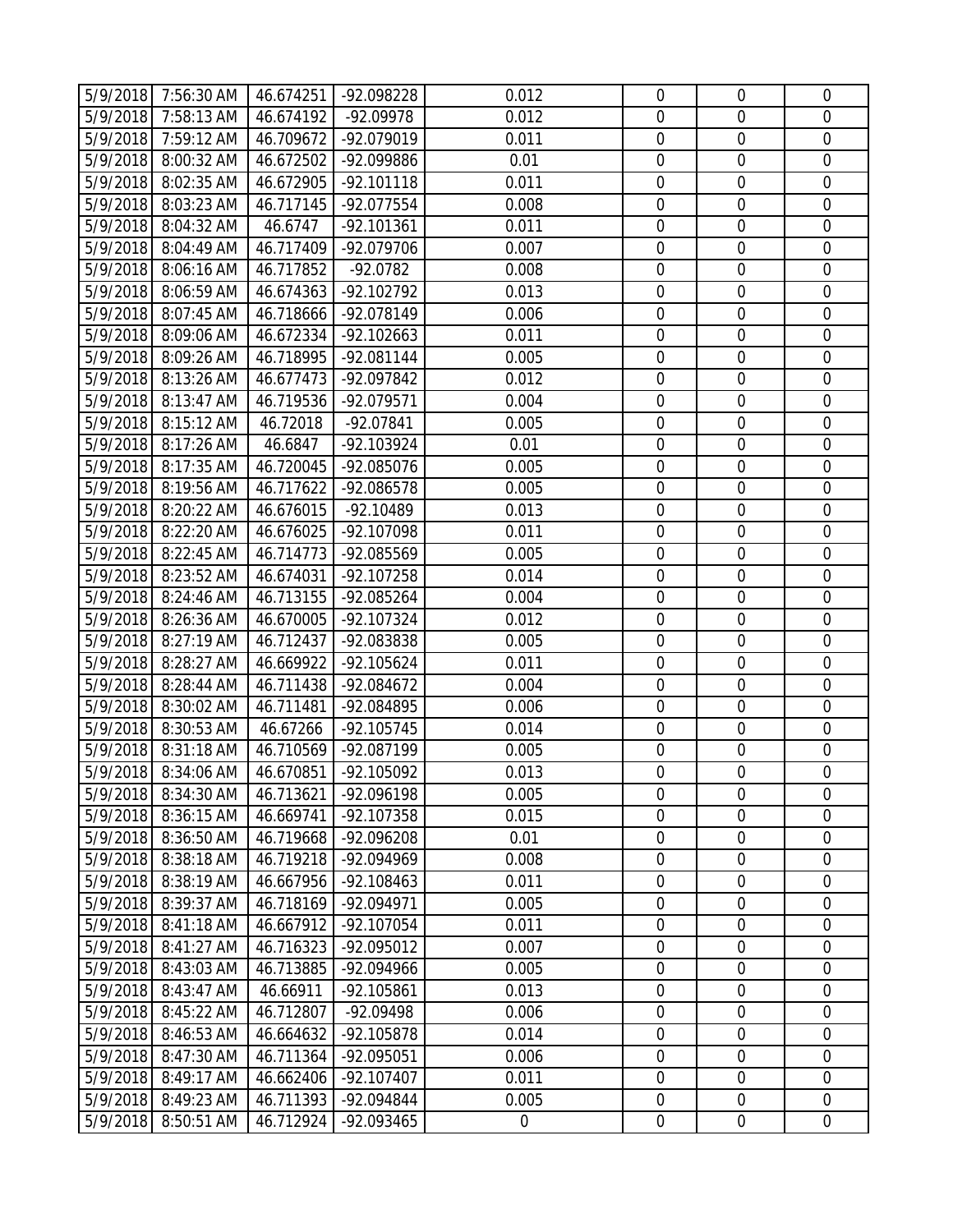|          | 5/9/2018 8:51:12 AM | 46.660258 | -92.107339   | 0.011            | $\mathbf 0$      | $\mathbf 0$      | $\overline{0}$   |
|----------|---------------------|-----------|--------------|------------------|------------------|------------------|------------------|
| 5/9/2018 | 8:52:04 AM          | 46.714218 | -92.093458   | 0.005            | $\mathbf 0$      | $\mathbf 0$      | $\overline{0}$   |
| 5/9/2018 | 8:53:08 AM          | 46.71569  | -92.093445   | 0.005            | $\boldsymbol{0}$ | $\mathbf 0$      | $\mathbf 0$      |
| 5/9/2018 | 8:53:55 AM          | 46.660595 | $-92.106067$ | 0.012            | $\mathbf 0$      | $\mathbf 0$      | $\boldsymbol{0}$ |
| 5/9/2018 | 8:54:44 AM          | 46.717366 | -92.093399   | 0.006            | $\boldsymbol{0}$ | $\mathbf 0$      | $\mathbf 0$      |
| 5/9/2018 | 8:56:18 AM          | 46.719407 | $-92.0934$   | 0.015            | $\boldsymbol{0}$ | $\mathbf 0$      | $\boldsymbol{0}$ |
| 5/9/2018 | 8:57:34 AM          | 46.663235 | -92.105832   | 0.014            | $\mathbf 0$      | $\mathbf 0$      | $\overline{0}$   |
| 5/9/2018 | 8:57:41 AM          | 46.719479 | -92.092305   | 0.016            | $\boldsymbol{0}$ | $\boldsymbol{0}$ | $\mathbf 0$      |
| 5/9/2018 | 8:59:19 AM          | 46.717717 | -92.091784   | 0.01             | $\boldsymbol{0}$ | $\mathbf 0$      | $\boldsymbol{0}$ |
| 5/9/2018 | 9:00:47 AM          | 46.715221 | -92.091598   | 0.006            | $\boldsymbol{0}$ | $\mathbf 0$      | $\boldsymbol{0}$ |
| 5/9/2018 | 9:00:55 AM          | 46.67139  | $-92.102776$ | 0.011            | 0                | $\mathbf 0$      | $\mathbf 0$      |
| 5/9/2018 | 9:02:15 AM          | 46.713184 | -92.092125   | $\boldsymbol{0}$ | $\boldsymbol{0}$ | $\mathbf 0$      | $\boldsymbol{0}$ |
| 5/9/2018 | 9:03:54 AM          | 46.711772 | -92.090559   | 0.005            | $\mathbf 0$      | $\mathbf 0$      | $\boldsymbol{0}$ |
| 5/9/2018 | 9:04:56 AM          | 46.667027 | $-92.102769$ | 0.012            | $\mathbf 0$      | $\mathbf 0$      | $\mathbf 0$      |
| 5/9/2018 | 9:05:37 AM          | 46.713735 | -92.090537   | 0.005            | $\boldsymbol{0}$ | $\mathbf 0$      | $\mathbf 0$      |
| 5/9/2018 | 9:06:53 AM          | 46.715523 | -92.090266   | 0.005            | $\mathbf 0$      | $\mathbf 0$      | $\boldsymbol{0}$ |
| 5/9/2018 | 9:07:30 AM          | 46.667917 | $-92.101439$ | 0.009            | $\mathbf 0$      | $\mathbf 0$      | $\mathbf 0$      |
| 5/9/2018 | $9:08:07$ AM        | 46.715768 | -92.089079   | 0.006            | $\mathbf 0$      | $\mathbf 0$      | $\mathbf 0$      |
| 5/9/2018 | 9:09:45 AM          | 46.713087 | -92.088942   | 0.007            | $\mathbf 0$      | $\mathbf 0$      | $\mathbf 0$      |
| 5/9/2018 | 9:11:31 AM          | 46.712069 | -92.087646   | 0.005            | $\mathbf 0$      | $\mathbf 0$      | $\mathbf 0$      |
| 5/9/2018 | 9:13:27 AM          | 46.714879 | -92.087581   | 0.004            | $\boldsymbol{0}$ | $\boldsymbol{0}$ | $\boldsymbol{0}$ |
| 5/9/2018 | 9:14:46 AM          | 46.670907 | $-92.10122$  | 0.009            | $\mathbf 0$      | $\mathbf 0$      | $\mathbf 0$      |
| 5/9/2018 | 9:14:55 AM          | 46.718192 | $-92.087416$ | 0.005            | $\mathbf 0$      | $\mathbf 0$      | $\mathbf 0$      |
| 5/9/2018 | 9:16:39 AM          | 46.670898 | $-92.101201$ | 0.011            | $\boldsymbol{0}$ | $\mathbf 0$      | $\overline{0}$   |
| 5/9/2018 | 9:20:06 AM          | 46.666079 | -92.101592   | 0.011            | $\mathbf 0$      | $\mathbf 0$      | $\mathbf 0$      |
| 5/9/2018 | 9:22:15 AM          | 46.702456 | -92.098587   | 0.006            | $\boldsymbol{0}$ | $\mathbf 0$      | $\mathbf 0$      |
| 5/9/2018 | 9:22:54 AM          | 46.663685 | -92.102896   | $\mathbf 0$      | $\boldsymbol{0}$ | $\mathbf 0$      | $\overline{0}$   |
| 5/9/2018 | 9:23:43 AM          | 46.701339 | -92.099237   | 0.005            | $\mathbf 0$      | $\mathbf 0$      | $\mathbf 0$      |
| 5/9/2018 | 9:25:53 AM          | 46.70288  | -92.099553   | 0.006            | $\mathbf 0$      | $\mathbf 0$      | $\mathbf 0$      |
| 5/9/2018 | 9:26:22 AM          | 46.660136 | $-92.102636$ | 0.01             | $\boldsymbol{0}$ | $\mathbf 0$      | $\mathbf 0$      |
| 5/9/2018 | 9:27:19 AM          | 46.704544 | -92.099598   | 0.006            | $\mathbf 0$      | $\mathbf 0$      | $\mathbf 0$      |
|          | 5/9/2018 9:28:53 AM | 46.65763  | -92.103049   | 0.01             | $\mathbf 0$      | $\mathbf 0$      | $\overline{0}$   |
|          | 9:29:03 AM          |           | -92.099633   | 0.005            | $\mathbf 0$      | $\mathbf 0$      | $\mathbf 0$      |
| 5/9/2018 |                     | 46.706898 |              |                  |                  |                  |                  |
| 5/9/2018 | 9:30:18 AM          | 46.709107 | -92.099413   | 0.006            | $\mathbf 0$      | $\mathbf 0$      | $\mathbf 0$      |
| 5/9/2018 | 9:31:30 AM          | 46.657696 | -92.101706   | 0.009            | $\boldsymbol{0}$ | $\boldsymbol{0}$ | $\boldsymbol{0}$ |
| 5/9/2018 | 9:31:47 AM          | 46.710706 | -92.099352   | 0.006            | $\mathbf 0$      | $\mathbf 0$      | $\mathbf 0$      |
| 5/9/2018 | 9:33:19 AM          | 46.713082 | -92.099325   | 0.006            | $\mathbf 0$      | $\mathbf 0$      | $\overline{0}$   |
| 5/9/2018 | 9:35:39 AM          | 46.663096 | -92.099891   | 0.012            | $\boldsymbol{0}$ | $\boldsymbol{0}$ | $\boldsymbol{0}$ |
| 5/9/2018 | 9:35:52 AM          | 46.714104 | -92.099646   | 0.006            | $\boldsymbol{0}$ | $\mathbf 0$      | $\mathbf 0$      |
| 5/9/2018 | 9:38:01 AM          | 46.666    | -92.098296   | 0.012            | $\mathbf 0$      | $\mathbf 0$      | $\overline{0}$   |
| 5/9/2018 | 9:39:28 AM          | 46.716537 | -92.099407   | 0.017            | $\boldsymbol{0}$ | $\boldsymbol{0}$ | $\boldsymbol{0}$ |
| 5/9/2018 | 9:40:20 AM          | 46.66897  | -92.096948   | 0.013            | $\boldsymbol{0}$ | $\mathbf 0$      | $\boldsymbol{0}$ |
| 5/9/2018 | 9:40:48 AM          | 46.718352 | -92.099557   | 0.014            | $\boldsymbol{0}$ | $\mathbf 0$      | $\mathbf 0$      |
| 5/9/2018 | 9:42:12 AM          | 46.666644 | -92.096833   | 0.013            | $\boldsymbol{0}$ | $\boldsymbol{0}$ | $\mathbf 0$      |
| 5/9/2018 | 9:42:48 AM          | 46.720149 | -92.099593   | 0.007            | $\boldsymbol{0}$ | $\boldsymbol{0}$ | $\boldsymbol{0}$ |
| 5/9/2018 | 9:44:09 AM          | 46.666535 | -92.095301   | 0.012            | $\boldsymbol{0}$ | $\mathbf 0$      | $\mathbf 0$      |
| 5/9/2018 | 9:45:43 AM          | 46.667017 | -92.093904   | 0.013            | $\boldsymbol{0}$ | $\boldsymbol{0}$ | $\boldsymbol{0}$ |
| 5/9/2018 | 9:50:30 AM          | 46.668008 | -92.079658   | 0.012            | $\boldsymbol{0}$ | $\boldsymbol{0}$ | $\overline{0}$   |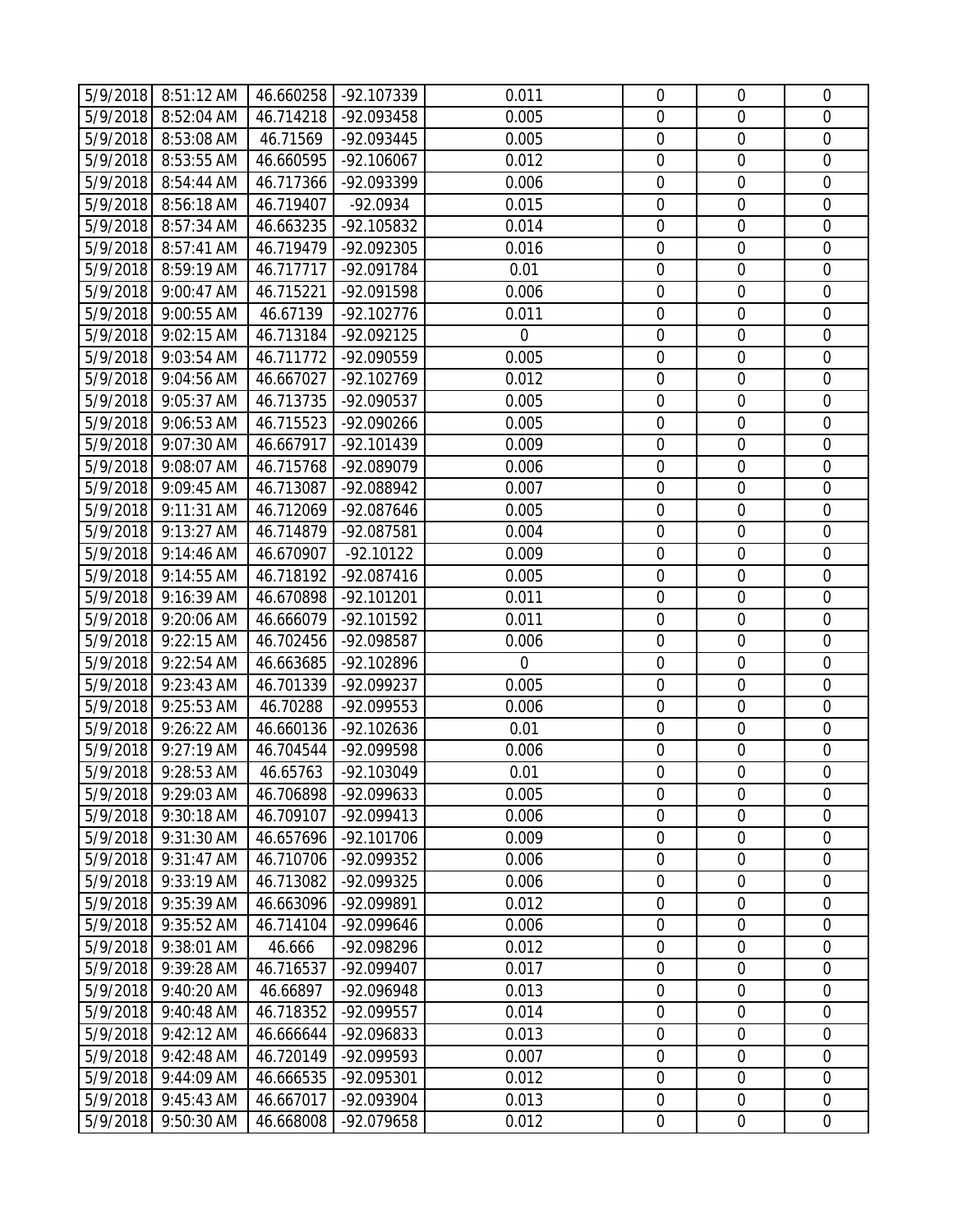|          | 5/9/2018 9:52:49 AM   46.667523 |           | -92.081172   | 0.012          | $\mathbf 0$      | $\mathbf 0$      | $\overline{0}$   |
|----------|---------------------------------|-----------|--------------|----------------|------------------|------------------|------------------|
|          | 5/9/2018 9:55:08 AM             | 46.666161 | -92.079461   | 0.012          | 0                | $\mathbf 0$      | $\overline{0}$   |
|          | 5/9/2018 9:59:19 AM             | 46.667937 | -92.073051   | 0.012          | $\mathbf 0$      | $\mathbf 0$      | $\mathbf 0$      |
|          | 5/9/2018 10:01:25 AM            | 46.667969 | -92.076503   | 0.012          | $\mathbf 0$      | $\mathbf 0$      | $\mathbf 0$      |
|          | 5/9/2018 10:16:54 AM            | 46.719992 | $-92.100621$ | 0.015          | $\mathbf 0$      | $\mathbf 0$      | $\overline{0}$   |
|          | 5/9/2018 10:19:46 AM            | 46.719938 | -92.100781   | 0.016          | $\overline{0}$   | $\mathbf 0$      | $\mathbf 0$      |
|          | 5/9/2018 10:21:14 AM            | 46.717087 | $-92.100837$ | 0.023          | $\mathbf 0$      | $\mathbf 0$      | $\overline{0}$   |
|          | 5/9/2018 10:22:33 AM            | 46.717025 | -92.100933   | 0.005          | $\boldsymbol{0}$ | $\mathbf 0$      | $\overline{0}$   |
|          | 5/9/2018 10:23:57 AM            | 46.715185 | $-92.10106$  | 0.005          | $\mathbf 0$      | $\mathbf 0$      | $\mathbf 0$      |
|          | 5/9/2018 10:26:30 AM            | 46.711957 | $-92.101054$ | 0.005          | $\mathbf 0$      | $\mathbf 0$      | $\boldsymbol{0}$ |
|          | 5/9/2018 10:28:28 AM            | 46.71048  | -92.101088   | $\mathbf 0$    | 0                | $\mathbf 0$      | $\mathbf 0$      |
|          | 5/9/2018 10:28:35 AM            | 46.71048  | -92.101088   | 0.005          | $\mathbf 0$      | $\mathbf 0$      | $\mathbf 0$      |
|          | 5/9/2018 10:44:45 AM            | 46.686654 | -92.023064   | 0.008          | $\mathbf 0$      | $\mathbf 0$      | $\overline{0}$   |
|          | 5/9/2018 10:46:25 AM            | 46.708642 | $-92.101148$ | 0.005          | $\mathbf 0$      | $\mathbf 0$      | $\mathbf 0$      |
|          | 5/9/2018 10:47:16 AM            | 46.685238 | -92.021547   | 0.011          | $\mathbf 0$      | $\mathbf 0$      | $\mathbf 0$      |
|          | 5/9/2018 10:48:09 AM            | 46.706487 | -92.101096   | 0.005          | $\mathbf 0$      | $\mathbf 0$      | $\overline{0}$   |
|          | 5/9/2018 10:50:41 AM            | 46.682676 | -92.018503   | 0.008          | $\mathbf 0$      | $\mathbf 0$      | $\mathbf 0$      |
|          | 5/9/2018 10:52:18 AM            | 46.706956 | $-92.10242$  | 0.005          | $\mathbf 0$      | $\mathbf 0$      | $\overline{0}$   |
|          | 5/9/2018 10:54:55 AM            | 46.708967 | $-92.102376$ | 0.005          | $\mathbf 0$      | $\mathbf 0$      | $\mathbf 0$      |
|          | 5/9/2018 10:56:19 AM            | 46.684501 | $-92.022737$ | 0.007          | $\mathbf 0$      | $\mathbf 0$      | $\mathbf 0$      |
|          | 5/9/2018 10:57:46 AM            | 46.710499 | -92.102499   | 0.006          | $\boldsymbol{0}$ | $\mathbf 0$      | $\overline{0}$   |
|          | 5/9/2018 10:59:13 AM            | 46.712562 | $-92.102341$ | 0.007          | $\mathbf 0$      | $\mathbf 0$      | $\mathbf 0$      |
|          | 5/9/2018 11:00:28 AM            | 46.686267 | -92.020188   | 0.007          | $\mathbf 0$      | $\mathbf 0$      | $\mathbf 0$      |
|          | 5/9/2018 11:01:59 AM            | 46.713974 | $-92.102326$ | 0.007          | $\mathbf 0$      | $\mathbf 0$      | $\overline{0}$   |
|          | 5/9/2018 11:02:18 AM            | 46.686469 | $-92.02017$  | 0.007          | $\mathbf 0$      | $\mathbf 0$      | $\mathbf 0$      |
|          | 5/9/2018 11:03:35 AM            | 46.716183 | $-92.102406$ | 0.01           | $\mathbf 0$      | $\mathbf 0$      | $\overline{0}$   |
|          | 5/9/2018 11:04:43 AM            | 46.718326 | $-92.102297$ | 0.009          | $\boldsymbol{0}$ | $\mathbf 0$      | $\overline{0}$   |
|          | 5/9/2018 11:07:31 AM            | 46.68162  | -92.009775   | 0.008          | $\mathbf 0$      | $\mathbf 0$      | $\mathbf 0$      |
|          | 5/9/2018 11:09:15 AM            | 46.719923 | $-92.105142$ | 0.007          | $\mathbf 0$      | $\mathbf 0$      | $\mathbf 0$      |
|          | 5/9/2018 11:09:42 AM            | 46.680144 | $-92.00738$  | 0.007          | $\mathbf 0$      | $\mathbf 0$      | $\overline{0}$   |
|          | 5/9/2018 11:11:27 AM            | 46.681687 | $-92.00641$  | $\overline{0}$ | $\overline{0}$   | $\mathbf 0$      | $\mathbf 0$      |
|          | 5/9/2018 11:13:19 AM 46.682294  |           | -92.008302   | 0.008          | $\mathbf 0$      | $\overline{0}$   | $\overline{0}$   |
|          | 5/9/2018 11:17:22 AM            | 46.717758 | $-92.105542$ | 0.011          | $\mathbf 0$      | $\mathbf 0$      | $\mathbf 0$      |
|          | 5/9/2018 11:17:36 AM            | 46.687323 | $-92.018611$ | 0.007          | $\mathbf 0$      | $\mathbf 0$      | $\mathbf 0$      |
|          | 5/9/2018 11:20:24 AM            | 46.687932 | -92.021971   | 0.008          | $\boldsymbol{0}$ | $\boldsymbol{0}$ | $\overline{0}$   |
|          | 5/9/2018 11:22:54 AM            | 46.716002 | -92.105595   | 0.005          | $\boldsymbol{0}$ | $\mathbf 0$      | $\mathbf 0$      |
|          | 5/9/2018 11:25:02 AM            | 46.71439  | -92.105498   | 0.005          | $\mathbf 0$      | $\overline{0}$   | $\overline{0}$   |
|          | 5/9/2018 11:26:20 AM            | 46.712947 | -92.105484   | 0.005          | $\boldsymbol{0}$ | $\boldsymbol{0}$ | $\boldsymbol{0}$ |
|          | 5/9/2018 11:31:01 AM            | 46.711408 | -92.105536   | 0.005          | $\mathbf 0$      | $\mathbf 0$      | $\mathbf 0$      |
|          | 5/9/2018 11:34:57 AM            | 46.709555 | -92.105583   | 0.005          | $\mathbf 0$      | $\overline{0}$   | $\overline{0}$   |
| 5/9/2018 | 11:37:02 AM                     | 46.707355 | $-92.105436$ | 0.005          | $\boldsymbol{0}$ | $\boldsymbol{0}$ | $\boldsymbol{0}$ |
|          | 5/9/2018 11:39:17 AM            | 46.706386 | $-92.10701$  | 0.005          | $\boldsymbol{0}$ | $\mathbf 0$      | $\overline{0}$   |
|          | 5/9/2018 11:40:52 AM            | 46.708889 | $-92.106732$ | 0.005          | $\boldsymbol{0}$ | $\mathbf 0$      | $\overline{0}$   |
|          | 5/9/2018 11:44:32 AM            | 46.711152 | $-92.107042$ | 0.006          | $\boldsymbol{0}$ | $\mathbf 0$      | $\mathbf 0$      |
|          | 5/9/2018 11:47:28 AM            | 46.713195 | -92.106934   | 0.008          | $\boldsymbol{0}$ | $\mathbf 0$      | $\overline{0}$   |
|          | 5/9/2018 11:48:51 AM            | 46.714404 | -92.106858   | 0.006          | $\mathbf 0$      | $\mathbf 0$      | $\overline{0}$   |
| 5/9/2018 | 11:50:11 AM                     | 46.716021 | -92.106908   | 0.006          | $\boldsymbol{0}$ | $\mathbf 0$      | $\overline{0}$   |
|          | 5/9/2018 11:51:28 AM            | 46.717521 | -92.106884   | 0.005          | $\mathbf 0$      | $\boldsymbol{0}$ | $\overline{0}$   |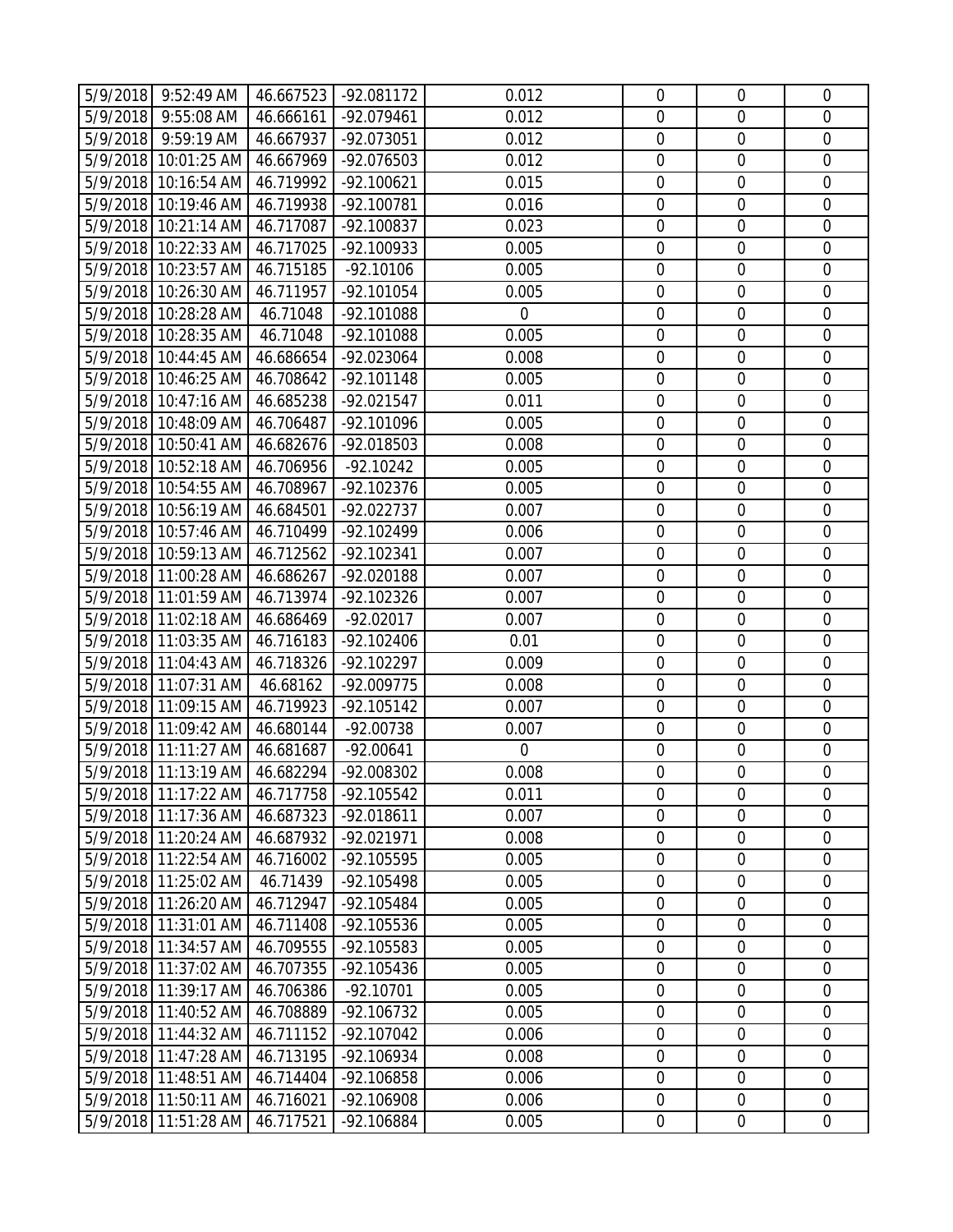|          | 5/9/2018   11:53:51 AM   46.719387 |           | $-92.10811$  | 0.007 | $\mathbf 0$      | $\overline{0}$   | $\mathbf 0$      |
|----------|------------------------------------|-----------|--------------|-------|------------------|------------------|------------------|
|          | 5/9/2018 11:56:17 AM               | 46.716878 | -92.107951   | 0.005 | $\mathbf 0$      | $\mathbf 0$      | $\mathbf 0$      |
|          | 5/9/2018 11:57:36 AM               | 46.715129 | -92.107925   | 0.006 | $\mathbf 0$      | $\mathbf 0$      | $\mathbf 0$      |
|          | 5/9/2018 11:59:14 AM               | 46.713892 | -92.107919   | 0.007 | $\mathbf 0$      | $\mathbf 0$      | $\mathbf 0$      |
|          | 5/9/2018 1:18:51 PM                | 46.721292 | -92.078536   | 0.005 | $\mathbf 0$      | $\mathbf 0$      | $\mathbf 0$      |
|          | 5/9/2018 1:20:46 PM                | 46.7234   | -92.078735   | 0.006 | $\mathbf 0$      | $\boldsymbol{0}$ | $\mathbf 0$      |
|          | 5/9/2018 1:23:17 PM                | 46.727635 | -92.079808   | 0.017 | $\mathbf 0$      | $\mathbf 0$      | $\mathbf 0$      |
| 5/9/2018 | 1:24:39 PM                         | 46.727018 | -92.078735   | 0.006 | $\boldsymbol{0}$ | $\mathbf 0$      | $\mathbf 0$      |
| 5/9/2018 | 1:26:01 PM                         | 46.72513  | -92.078596   | 0.007 | $\mathbf 0$      | $\mathbf 0$      | $\mathbf 0$      |
| 5/9/2018 | 1:27:51 PM                         | 46.723495 | -92.079892   | 0.008 | $\mathbf 0$      | $\boldsymbol{0}$ | $\mathbf 0$      |
| 5/9/2018 | 1:29:13 PM                         | 46.722025 | -92.07997    | 0.01  | $\mathbf 0$      | $\mathbf 0$      | $\mathbf 0$      |
| 5/9/2018 | 1:29:13 PM                         | 46.708662 | -92.055335   | 0.008 | $\mathbf 0$      | $\mathbf 0$      | $\mathbf 0$      |
|          | 5/9/2018 1:30:37 PM                | 46.721673 | -92.081221   | 0.01  | $\mathbf 0$      | $\mathbf 0$      | $\mathbf 0$      |
| 5/9/2018 | 1:32:18 PM                         | 46.72124  | -92.083868   | 0.006 | $\mathbf 0$      | $\mathbf 0$      | $\mathbf 0$      |
| 5/9/2018 | 1:33:25 PM                         | 46.706881 | -92.053032   | 0.009 | $\mathbf 0$      | $\mathbf 0$      | $\mathbf 0$      |
| 5/9/2018 | 1:33:41 PM                         | 46.722918 | $-92.0838$   | 0.009 | $\mathbf 0$      | $\mathbf 0$      | $\mathbf 0$      |
|          | 5/9/2018 1:35:13 PM                | 46.724484 | -92.084389   | 0.006 | $\mathbf 0$      | $\mathbf 0$      | $\mathbf 0$      |
| 5/9/2018 | 1:35:43 PM                         | 46.705195 | -92.052102   | 0.009 | $\mathbf 0$      | $\mathbf 0$      | $\mathbf 0$      |
| 5/9/2018 | 1:37:26 PM                         | 46.7044   | -92.051289   | 0.007 | $\mathbf 0$      | $\mathbf 0$      | $\mathbf 0$      |
| 5/9/2018 | 1:39:10 PM                         | 46.725414 | -92.084268   | 0.007 | $\mathbf 0$      | $\mathbf 0$      | $\mathbf 0$      |
| 5/9/2018 | 1:40:20 PM                         | 46.700077 | -92.045796   | 0.008 | $\mathbf 0$      | $\boldsymbol{0}$ | $\mathbf 0$      |
| 5/9/2018 | 1:40:58 PM                         | 46.723832 | -92.084803   | 0.012 | $\mathbf 0$      | $\mathbf 0$      | $\mathbf 0$      |
|          | 5/9/2018 1:42:09 PM                | 46.722368 | -92.085038   | 0.012 | $\mathbf 0$      | $\mathbf 0$      | $\mathbf 0$      |
| 5/9/2018 | 1:43:15 PM                         | 46.722362 | -92.085044   | 0.009 | $\mathbf 0$      | $\boldsymbol{0}$ | $\mathbf 0$      |
|          | 5/9/2018 1:43:18 PM                | 46.697415 | -92.042599   | 0.008 | $\mathbf 0$      | $\mathbf 0$      | $\mathbf 0$      |
| 5/9/2018 | 1:44:20 PM                         | 46.723907 | -92.084454   | 0.011 | $\mathbf 0$      | $\mathbf 0$      | $\mathbf 0$      |
| 5/9/2018 | 1:46:29 PM                         | 46.721306 | $-92.085163$ | 0.01  | $\mathbf 0$      | $\boldsymbol{0}$ | $\mathbf 0$      |
| 5/9/2018 | 1:47:10 PM                         | 46.695615 | -92.040539   | 0.011 | $\mathbf 0$      | $\mathbf 0$      | $\mathbf 0$      |
| 5/9/2018 | 1:47:37 PM                         | 46.721381 | -92.086154   | 0.012 | $\mathbf 0$      | $\mathbf 0$      | $\mathbf 0$      |
| 5/9/2018 | 1:48:42 PM                         | 46.69445  | -92.038984   | 0.01  | $\mathbf 0$      | $\boldsymbol{0}$ | $\mathbf 0$      |
| 5/9/2018 | 1:49:10 PM                         | 46.723188 | -92.086222   | 0.006 | $\mathbf 0$      | $\boldsymbol{0}$ | $\mathbf 0$      |
|          | 5/9/2018 1:50:04 PM                | 46.695036 | -92.038466   | 0.008 | $\mathbf 0$      | $\mathbf 0$      | $\overline{0}$   |
| 5/9/2018 | 1:52:12 PM                         | 46.723389 | -92.087684   | 0.006 | $\mathbf 0$      | $\mathbf 0$      | $\mathbf 0$      |
| 5/9/2018 | 1:53:14 PM                         | 46.690706 | -92.028161   | 0.01  | $\mathbf 0$      | $\mathbf 0$      | $\mathbf 0$      |
| 5/9/2018 | 1:55:07 PM                         | 46.691535 | -92.030381   | 0.009 | $\boldsymbol{0}$ | $\mathbf 0$      | $\boldsymbol{0}$ |
| 5/9/2018 | 1:55:08 PM                         | 46.72146  | -92.087476   | 0.015 | $\mathbf 0$      | $\mathbf 0$      | $\mathbf 0$      |
| 5/9/2018 | $1:57:18$ PM                       | 46.6901   | -92.029683   | 0.011 | $\mathbf 0$      | $\mathbf 0$      | $\overline{0}$   |
| 5/9/2018 | 1:58:25 PM                         | 46.723033 | -92.087498   | 0.006 | $\boldsymbol{0}$ | $\boldsymbol{0}$ | $\boldsymbol{0}$ |
| 5/9/2018 | 1:59:50 PM                         | 46.725122 | -92.087502   | 0.005 | $\mathbf 0$      | $\boldsymbol{0}$ | $\mathbf 0$      |
| 5/9/2018 | 2:02:03 PM                         | 46.688133 | -92.026876   | 0.011 | $\mathbf 0$      | $\mathbf 0$      | $\overline{0}$   |
| 5/9/2018 | 2:02:29 PM                         | 46.726726 | -92.087398   | 0.005 | $\boldsymbol{0}$ | $\mathbf 0$      | $\mathbf 0$      |
| 5/9/2018 | 2:03:25 PM                         | 46.687236 | $-92.026443$ | 0     | $\mathbf 0$      | $\mathbf 0$      | $\mathbf 0$      |
| 5/9/2018 | 2:04:09 PM                         | 46.727111 | -92.088653   | 0.006 | $\boldsymbol{0}$ | $\boldsymbol{0}$ | $\mathbf 0$      |
| 5/9/2018 | 2:05:47 PM                         | 46.72784  | -92.090362   | 0.007 | $\boldsymbol{0}$ | $\mathbf 0$      | $\mathbf 0$      |
| 5/9/2018 | 2:06:16 PM                         | 46.687084 | -92.027834   | 0.011 | $\boldsymbol{0}$ | $\boldsymbol{0}$ | $\mathbf 0$      |
| 5/9/2018 | 2:07:15 PM                         | 46.726969 | -92.090327   | 0.007 | $\mathbf 0$      | $\boldsymbol{0}$ | $\mathbf 0$      |
| 5/9/2018 | 2:08:57 PM                         | 46.689093 | -92.030352   | 0.01  | $\boldsymbol{0}$ | $\mathbf 0$      | $\mathbf 0$      |
| 5/9/2018 | 2:09:17 PM                         | 46.726421 | $-92.090417$ | 0.008 | $\boldsymbol{0}$ | $\boldsymbol{0}$ | $\boldsymbol{0}$ |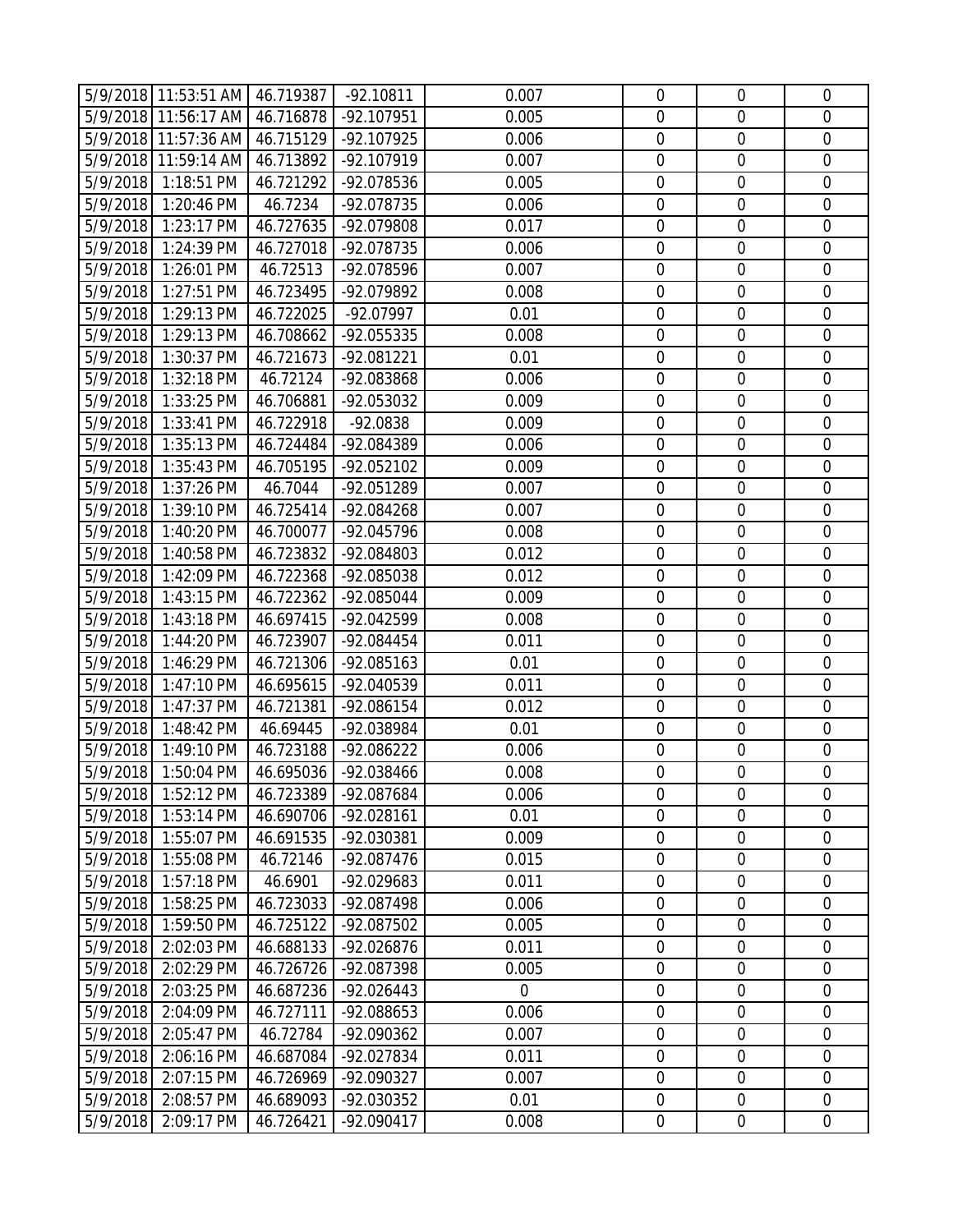|          | 5/9/2018 2:10:30 PM | 46.725057 | -92.090517   | 0.006 | $\mathbf 0$      | $\overline{0}$   | $\mathbf 0$      |
|----------|---------------------|-----------|--------------|-------|------------------|------------------|------------------|
| 5/9/2018 | 2:11:48 PM          | 46.688221 | -92.031009   | 0.011 | $\mathbf 0$      | $\mathbf 0$      | $\mathbf 0$      |
| 5/9/2018 | 2:14:28 PM          | 46.686007 | -92.030295   | 0.01  | $\mathbf 0$      | $\mathbf 0$      | $\mathbf 0$      |
| 5/9/2018 | 2:18:40 PM          | 46.686564 | -92.032567   | 0.009 | $\boldsymbol{0}$ | $\mathbf 0$      | $\mathbf 0$      |
| 5/9/2018 | 2:24:40 PM          | 46.698218 | -92.038204   | 0.01  | $\boldsymbol{0}$ | $\mathbf 0$      | $\mathbf 0$      |
| 5/9/2018 | 2:26:57 PM          | 46.701154 | $-92.042103$ | 0.009 | $\boldsymbol{0}$ | $\boldsymbol{0}$ | $\mathbf 0$      |
| 5/9/2018 | 2:30:21 PM          | 46.699078 | -92.046769   | 0.01  | $\mathbf 0$      | $\boldsymbol{0}$ | $\mathbf 0$      |
| 5/9/2018 | 2:32:35 PM          | 46.696065 | -92.043034   | 0.011 | $\boldsymbol{0}$ | $\mathbf 0$      | $\mathbf 0$      |
| 5/9/2018 | 2:35:33 PM          | 46.694371 | -92.042326   | 0.009 | $\boldsymbol{0}$ | $\boldsymbol{0}$ | $\mathbf 0$      |
| 5/9/2018 | 2:39:53 PM          | 46.698563 | -92.047652   | 0.008 | $\mathbf 0$      | $\mathbf 0$      | $\mathbf 0$      |
| 5/9/2018 | 2:54:02 PM          | 46.721887 | -92.097859   | 0.008 | $\mathbf 0$      | $\mathbf 0$      | $\mathbf 0$      |
| 5/9/2018 | 2:56:59 PM          | 46.723219 | -92.096567   | 0.007 | $\boldsymbol{0}$ | $\boldsymbol{0}$ | $\mathbf 0$      |
| 5/9/2018 | 2:58:25 PM          | 46.725354 | $-92.09614$  | 0.007 | $\mathbf 0$      | $\mathbf 0$      | $\mathbf 0$      |
| 5/9/2018 | 3:08:38 PM          | 46.72762  | -92.094745   | 0.008 | $\mathbf 0$      | $\mathbf 0$      | $\mathbf 0$      |
| 5/9/2018 | 3:09:49 PM          | 46.726271 | -92.094757   | 0.009 | $\boldsymbol{0}$ | $\mathbf 0$      | $\mathbf 0$      |
| 5/9/2018 | 3:11:59 PM          | 46.723845 | -92.094851   | 0.008 | $\mathbf 0$      | $\boldsymbol{0}$ | $\mathbf 0$      |
| 5/9/2018 | 3:14:07 PM          | 46.722374 | -92.093347   | 0.009 | $\boldsymbol{0}$ | $\mathbf 0$      | $\mathbf 0$      |
| 5/9/2018 | 3:15:49 PM          | 46.725109 | -92.093252   | 0.007 | $\mathbf 0$      | $\mathbf 0$      | $\mathbf 0$      |
| 5/9/2018 | 3:19:05 PM          | 46.727224 | -92.099475   | 0.011 | $\mathbf 0$      | $\mathbf 0$      | $\mathbf 0$      |
| 5/9/2018 | 3:20:36 PM          | 46.725935 | -92.099434   | 0.007 | $\boldsymbol{0}$ | $\mathbf 0$      | $\mathbf 0$      |
| 5/9/2018 | 3:22:07 PM          | 46.723771 | -92.099512   | 0.009 | $\boldsymbol{0}$ | $\mathbf 0$      | $\mathbf 0$      |
| 5/9/2018 | 3:23:38 PM          | 46.72174  | -92.099674   | 0.008 | $\mathbf 0$      | $\mathbf 0$      | $\mathbf 0$      |
| 5/9/2018 | 3:25:35 PM          | 46.720755 | -92.072289   | 0.013 | $\boldsymbol{0}$ | $\mathbf 0$      | $\mathbf 0$      |
| 5/9/2018 | 3:25:56 PM          | 46.721037 | $-92.102401$ | 0.009 | $\mathbf 0$      | $\boldsymbol{0}$ | $\mathbf 0$      |
| 5/9/2018 | 3:27:06 PM          | 46.722655 | $-92.102318$ | 0.009 | $\mathbf 0$      | $\mathbf 0$      | $\mathbf 0$      |
| 5/9/2018 | 3:28:16 PM          | 46.724907 | $-92.102246$ | 0.011 | $\boldsymbol{0}$ | $\mathbf 0$      | $\mathbf 0$      |
| 5/9/2018 | 3:28:27 PM          | 46.718317 | -92.068694   | 0.024 | $\boldsymbol{0}$ | $\boldsymbol{0}$ | $\boldsymbol{0}$ |
| 5/9/2018 | 3:30:01 PM          | 46.726857 | $-92.102131$ | 0.007 | $\mathbf 0$      | $\mathbf 0$      | $\mathbf 0$      |
| 5/9/2018 | 3:30:43 PM          | 46.715587 | -92.064566   | 0.034 | $\mathbf 0$      | $\mathbf 0$      | $\mathbf 0$      |
| 5/9/2018 | 3:32:03 PM          | 46.71437  | $-92.061213$ | 0.039 | $\mathbf 0$      | $\boldsymbol{0}$ | $\mathbf 0$      |
| 5/9/2018 | 3:32:22 PM          | 46.729234 | $-92.102373$ | 0.006 | $\mathbf 0$      | $\boldsymbol{0}$ | $\mathbf 0$      |
|          | 5/9/2018 3:33:49 PM | 46.717005 | $-92.06262$  | 0.034 | $\mathbf 0$      | $\mathbf 0$      | $\overline{0}$   |
| 5/9/2018 | 3:33:54 PM          | 46.731628 | -92.102705   | 0.006 | $\mathbf 0$      | $\mathbf 0$      | $\mathbf 0$      |
| 5/9/2018 | 3:35:29 PM          | 46.731238 | $-92.105145$ | 0.007 | $\mathbf 0$      | $\mathbf 0$      | $\mathbf 0$      |
| 5/9/2018 | 3:35:55 PM          | 46.71949  | -92.066409   | 0.017 | $\boldsymbol{0}$ | $\boldsymbol{0}$ | $\mathbf 0$      |
| 5/9/2018 | 3:37:11 PM          | 46.729281 | $-92.10493$  | 0.007 | $\boldsymbol{0}$ | $\boldsymbol{0}$ | $\mathbf 0$      |
| 5/9/2018 | 3:38:45 PM          | 46.727968 | $-92.104655$ | 0.008 | $\mathbf 0$      | $\mathbf 0$      | $\overline{0}$   |
| 5/9/2018 | 3:40:12 PM          | 46.726231 | $-92.105504$ | 0.008 | $\boldsymbol{0}$ | $\boldsymbol{0}$ | $\boldsymbol{0}$ |
| 5/9/2018 | 3:41:23 PM          | 46.715439 | $-92.062448$ | 0.024 | $\boldsymbol{0}$ | $\boldsymbol{0}$ | $\mathbf 0$      |
| 5/9/2018 | 3:41:34 PM          | 46.723719 | -92.105502   | 0.006 | $\mathbf 0$      | $\mathbf 0$      | $\overline{0}$   |
| 5/9/2018 | 3:43:06 PM          | 46.719685 | $-92.105658$ | 0.006 | $\boldsymbol{0}$ | $\mathbf 0$      | $\boldsymbol{0}$ |
| 5/9/2018 | 3:44:27 PM          | 46.717165 | -92.105565   | 0.006 | $\boldsymbol{0}$ | $\boldsymbol{0}$ | $\mathbf 0$      |
|          |                     | 46.712779 | -92.058848   |       | $\mathbf 0$      | $\mathbf 0$      | $\mathbf 0$      |
| 5/9/2018 | 3:44:46 PM          |           |              | 0.036 |                  |                  |                  |
| 5/9/2018 | 3:45:47 PM          | 46.715488 | $-92.10556$  | 0.005 | $\boldsymbol{0}$ | $\boldsymbol{0}$ | $\mathbf 0$      |
| 5/9/2018 | 3:46:49 PM          | 46.711241 | -92.056918   | 0.032 | $\boldsymbol{0}$ | $\boldsymbol{0}$ | $\mathbf 0$      |
| 5/9/2018 | 3:47:16 PM          | 46.713091 | -92.105709   | 0.005 | $\mathbf 0$      | $\mathbf 0$      | $\overline{0}$   |
| 5/9/2018 | 3:48:40 PM          | 46.710842 | $-92.105578$ | 0.007 | $\boldsymbol{0}$ | $\mathbf 0$      | $\mathbf 0$      |
| 5/9/2018 | 3:49:32 PM          | 46.709072 | -92.053954   | 0.042 | $\mathbf 0$      | $\boldsymbol{0}$ | $\overline{0}$   |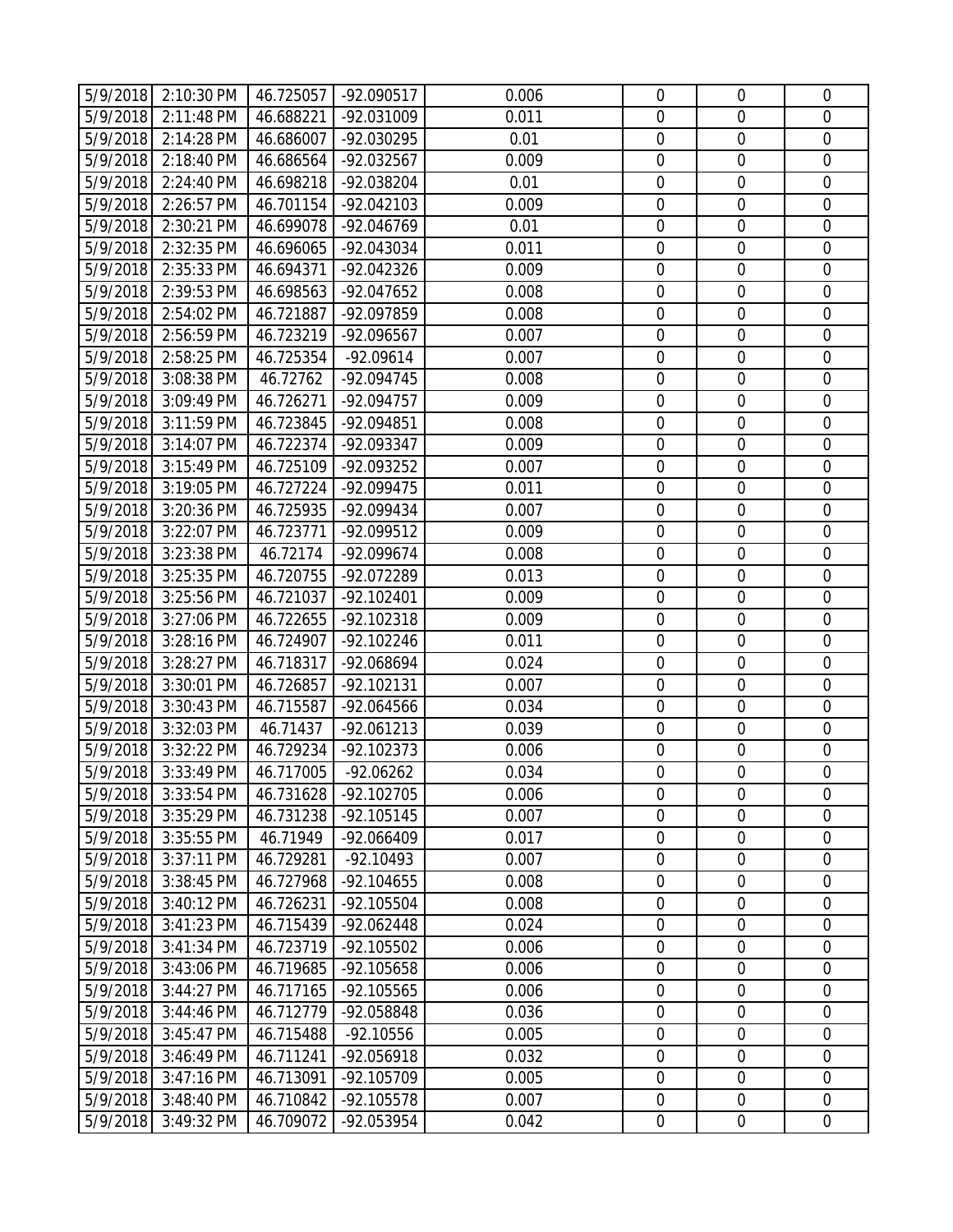|          | 5/9/2018 3:49:39 PM | 46.709192 | -92.105691   | 0.006       | $\mathbf 0$      | $\overline{0}$   | $\mathbf 0$      |
|----------|---------------------|-----------|--------------|-------------|------------------|------------------|------------------|
| 5/9/2018 | 3:50:49 PM          | 46.707438 | -92.105738   | 0.007       | $\mathbf 0$      | $\mathbf 0$      | $\mathbf 0$      |
| 5/9/2018 | 3:51:35 PM          | 46.70978  | -92.053336   | 0.042       | $\mathbf 0$      | $\boldsymbol{0}$ | $\mathbf 0$      |
| 5/9/2018 | 3:52:52 PM          | 46.706893 | -92.106799   | 0.008       | $\mathbf 0$      | $\boldsymbol{0}$ | $\mathbf 0$      |
| 5/9/2018 | 3:54:02 PM          | 46.708696 | $-92.107155$ | 0.009       | $\mathbf 0$      | $\mathbf 0$      | $\mathbf 0$      |
| 5/9/2018 | 3:54:26 PM          | 46.712802 | $-92.057164$ | 0.016       | $\boldsymbol{0}$ | $\boldsymbol{0}$ | $\mathbf 0$      |
| 5/9/2018 | 3:55:18 PM          | 46.710916 | -92.106903   | 0.007       | $\mathbf 0$      | $\mathbf 0$      | $\mathbf 0$      |
| 5/9/2018 | 3:57:34 PM          | 46.712679 | $-92.061537$ | 0.017       | $\boldsymbol{0}$ | $\boldsymbol{0}$ | $\mathbf 0$      |
| 5/9/2018 | 3:58:17 PM          | 46.7137   | $-92.116083$ | 0.009       | $\boldsymbol{0}$ | $\boldsymbol{0}$ | $\mathbf 0$      |
| 5/9/2018 | 3:59:35 PM          | 46.716385 | $-92.116208$ | 0.008       | $\mathbf 0$      | $\mathbf 0$      | $\mathbf 0$      |
| 5/9/2018 | 3:59:52 PM          | 46.710122 | -92.059137   | 0.02        | $\mathbf 0$      | $\mathbf 0$      | $\mathbf 0$      |
| 5/9/2018 | 4:00:44 PM          | 46.718445 | $-92.116222$ | 0.008       | $\boldsymbol{0}$ | $\boldsymbol{0}$ | $\mathbf 0$      |
| 5/9/2018 | 4:02:35 PM          | 46.719806 | $-92.117621$ | 0.007       | $\mathbf 0$      | $\mathbf 0$      | $\mathbf 0$      |
| 5/9/2018 | 4:03:47 PM          | 46.708136 | -92.058039   | 0.024       | $\mathbf 0$      | $\mathbf 0$      | $\mathbf 0$      |
| 5/9/2018 | 4:03:48 PM          | 46.718411 | $-92.117701$ | 0.008       | $\boldsymbol{0}$ | $\boldsymbol{0}$ | $\mathbf 0$      |
| 5/9/2018 | 4:05:07 PM          | 46.716243 | $-92.117816$ | 0.007       | $\mathbf 0$      | $\mathbf 0$      | $\mathbf 0$      |
| 5/9/2018 | 4:06:04 PM          | 46.710577 | -92.061429   | 0.021       | $\mathbf 0$      | $\mathbf 0$      | $\mathbf 0$      |
| 5/9/2018 | 4:06:31 PM          | 46.714347 | $-92.117562$ | 0.012       | $\mathbf 0$      | $\mathbf 0$      | $\mathbf 0$      |
| 5/9/2018 | 4:08:13 PM          | 46.712347 | -92.117858   | 0.016       | $\mathbf 0$      | $\mathbf 0$      | $\mathbf 0$      |
| 5/9/2018 | 4:08:19 PM          | 46.712644 | -92.064985   | 0.021       | $\mathbf 0$      | $\mathbf 0$      | $\mathbf 0$      |
| 5/9/2018 | 4:09:40 PM          | 46.710019 | $-92.11767$  | 0.013       | $\boldsymbol{0}$ | $\boldsymbol{0}$ | $\mathbf 0$      |
| 5/9/2018 | 4:10:24 PM          | 46.710329 | $-92.062822$ | 0.022       | $\mathbf 0$      | $\mathbf 0$      | $\mathbf 0$      |
| 5/9/2018 | 4:12:16 PM          | 46.708295 | $-92.06037$  | $\mathbf 0$ | $\boldsymbol{0}$ | $\mathbf 0$      | $\mathbf 0$      |
| 5/9/2018 | 4:12:55 PM          | 46.70689  | $-92.119221$ | 0.015       | $\mathbf 0$      | $\mathbf 0$      | $\mathbf 0$      |
| 5/9/2018 | 4:14:18 PM          | 46.709871 | $-92.11915$  | 0.017       | $\mathbf 0$      | $\mathbf 0$      | $\mathbf 0$      |
| 5/9/2018 | 4:15:25 PM          | 46.71213  | -92.118948   | 0.016       | $\boldsymbol{0}$ | $\mathbf 0$      | $\mathbf 0$      |
| 5/9/2018 | 4:15:44 PM          | 46.704292 | -92.055132   | 0.025       | $\boldsymbol{0}$ | $\boldsymbol{0}$ | $\boldsymbol{0}$ |
| 5/9/2018 | 4:16:55 PM          | 46.714714 | -92.119209   | 0.009       | $\mathbf 0$      | $\mathbf 0$      | $\mathbf 0$      |
| 5/9/2018 | 4:18:08 PM          | 46.716894 | $-92.118901$ | 0.008       | $\mathbf 0$      | $\mathbf 0$      | $\mathbf 0$      |
| 5/9/2018 | 4:18:33 PM          | 46.701086 | $-92.05104$  | 0.026       | $\mathbf 0$      | $\boldsymbol{0}$ | $\mathbf 0$      |
| 5/9/2018 | 4:20:36 PM          | 46.719861 | $-92.120435$ | 0.006       | $\mathbf 0$      | $\boldsymbol{0}$ | $\mathbf 0$      |
|          | 5/9/2018 4:20:43 PM | 46.704125 | $-92.05304$  | 0.024       | $\mathbf 0$      | $\mathbf 0$      | $\overline{0}$   |
| 5/9/2018 | 4:21:47 PM          | 46.718362 | $-92.120352$ | 0.007       | $\mathbf 0$      | $\mathbf 0$      | $\mathbf 0$      |
| 5/9/2018 | 4:22:50 PM          | 46.717073 | $-92.1205$   | 0.008       | $\mathbf 0$      | $\mathbf 0$      | $\overline{0}$   |
| 5/9/2018 | 4:22:50 PM          | 46.705836 | -92.055857   | 0.027       | $\boldsymbol{0}$ | $\boldsymbol{0}$ | $\overline{0}$   |
| 5/9/2018 | 4:24:10 PM          | 46.714788 | -92.120382   | 0.008       | $\boldsymbol{0}$ | $\boldsymbol{0}$ | $\mathbf 0$      |
| 5/9/2018 | 4:25:43 PM          | 46.705844 | -92.053598   | 0.022       | $\mathbf 0$      | $\mathbf 0$      | $\overline{0}$   |
| 5/9/2018 | 4:25:52 PM          | 46.713079 | $-92.120583$ | 0.01        | $\boldsymbol{0}$ | $\boldsymbol{0}$ | $\mathbf 0$      |
| 5/9/2018 | 4:27:21 PM          | 46.710044 | $-92.120555$ | 0.013       | $\boldsymbol{0}$ | $\boldsymbol{0}$ | $\mathbf 0$      |
| 5/9/2018 | 4:28:39 PM          | 46.709813 | $-92.121672$ | 0.012       | $\mathbf 0$      | $\mathbf 0$      | $\overline{0}$   |
| 5/9/2018 | 4:28:52 PM          | 46.705605 | -92.049565   | 0.025       | $\boldsymbol{0}$ | $\mathbf 0$      | $\boldsymbol{0}$ |
| 5/9/2018 | 4:29:48 PM          | 46.711802 | $-92.121654$ | 0.009       | $\boldsymbol{0}$ | $\boldsymbol{0}$ | $\mathbf 0$      |
| 5/9/2018 | 4:31 PM             | 46.713838 | $-92.121712$ | 0.007       | $\mathbf 0$      | $\mathbf 0$      | $\mathbf 0$      |
| 5/9/2018 | 4:31:50 PM          | 46.708528 | -92.053458   | 0.022       | $\boldsymbol{0}$ | $\boldsymbol{0}$ | $\mathbf 0$      |
| 5/9/2018 | 4:32:31 PM          | 46.715835 | $-92.121743$ | 0.006       | $\boldsymbol{0}$ | $\boldsymbol{0}$ | $\mathbf 0$      |
| 5/9/2018 | 4:33:55 PM          | 46.718703 | $-92.12186$  | 0.007       | $\mathbf 0$      | $\mathbf 0$      | $\overline{0}$   |
| 5/9/2018 | 4:36:53 PM          | 46.720024 | $-92.124607$ | 0.007       | $\boldsymbol{0}$ | $\mathbf 0$      | $\mathbf 0$      |
| 5/9/2018 | 4:38:30 PM          | 46.71854  | $-92.124755$ | 0.006       | $\mathbf 0$      | $\boldsymbol{0}$ | $\overline{0}$   |
|          |                     |           |              |             |                  |                  |                  |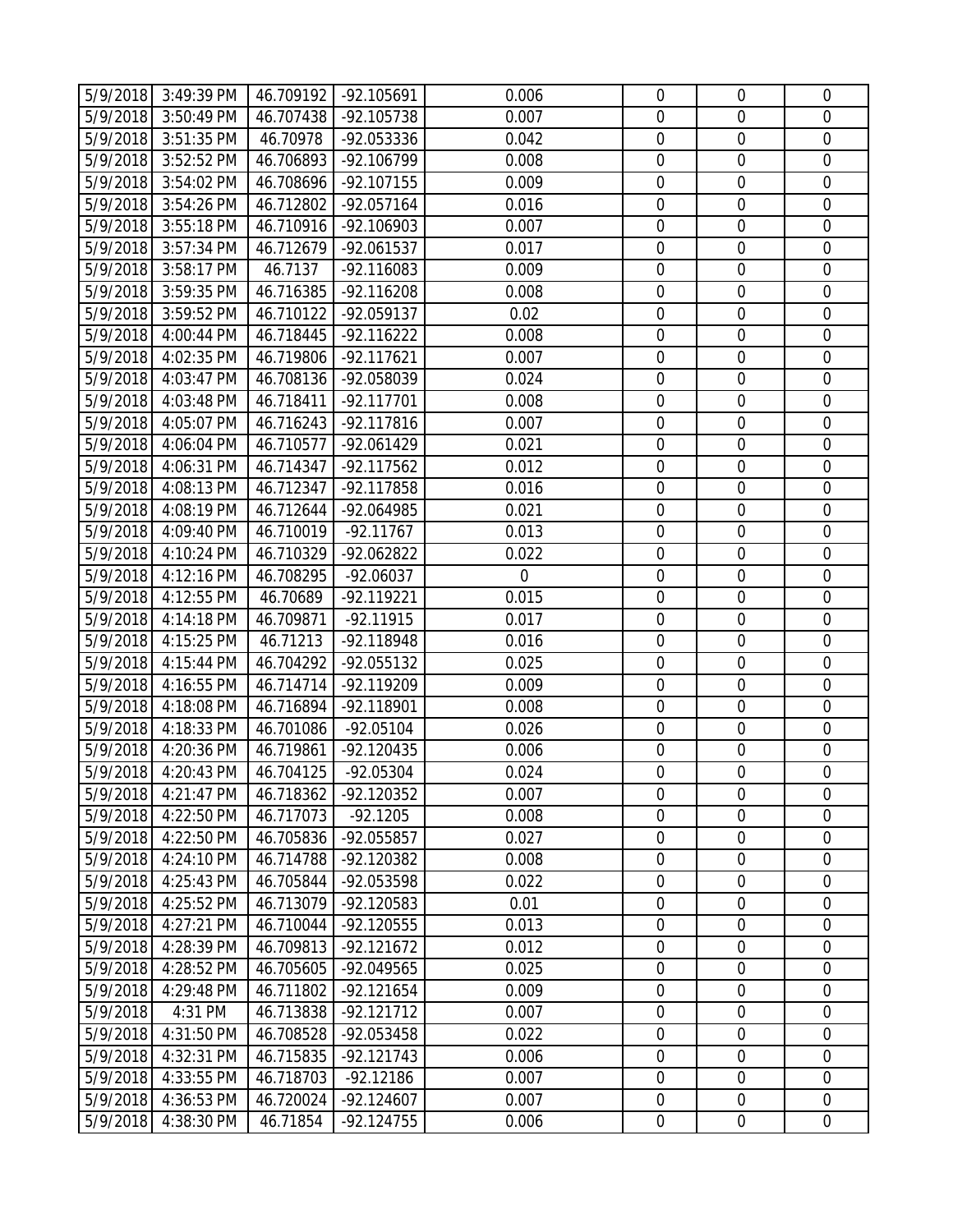|          | 5/9/2018 4:40:01 PM | 46.715302 | $-92.124418$ | 0.008       | $\mathbf 0$      | $\overline{0}$   | $\mathbf 0$      |
|----------|---------------------|-----------|--------------|-------------|------------------|------------------|------------------|
| 5/9/2018 | 4:41:29 PM          | 46.713248 | $-92.12449$  | 0.006       | $\mathbf 0$      | $\mathbf 0$      | $\mathbf 0$      |
| 5/9/2018 | 4:42:55 PM          | 46.710932 | $-92.124672$ | 0.007       | $\mathbf 0$      | $\boldsymbol{0}$ | $\mathbf 0$      |
| 5/9/2018 | 4:44:36 PM          | 46.711062 | $-92.124588$ | 0.006       | $\mathbf 0$      | $\mathbf 0$      | $\mathbf 0$      |
| 5/9/2018 | 4:46:41 PM          | 46.713988 | $-92.12574$  | 0.008       | $\mathbf 0$      | $\mathbf 0$      | $\mathbf 0$      |
| 5/9/2018 | 4:48:08 PM          | 46.716137 | $-92.125687$ | 0.006       | $\boldsymbol{0}$ | $\boldsymbol{0}$ | $\mathbf 0$      |
| 5/9/2018 | 4:49:41 PM          | 46.718037 | $-92.125903$ | 0.006       | $\mathbf 0$      | $\mathbf 0$      | $\mathbf 0$      |
| 5/9/2018 | 4:52:10 PM          | 46.720611 | $-92.127187$ | 0.006       | $\boldsymbol{0}$ | $\mathbf 0$      | $\mathbf 0$      |
| 5/9/2018 | 4:53:26 PM          | 46.718911 | $-92.12702$  | 0.006       | $\boldsymbol{0}$ | $\boldsymbol{0}$ | $\mathbf 0$      |
| 5/9/2018 | 4:53:35 PM          | 46.70365  | -92.046397   | 0.023       | $\mathbf 0$      | $\mathbf 0$      | $\mathbf 0$      |
| 5/9/2018 | 4:54:43 PM          | 46.716729 | $-92.127076$ | 0.007       | $\mathbf 0$      | $\mathbf 0$      | $\mathbf 0$      |
| 5/9/2018 | 4:56:28 PM          | 46.714378 | $-92.127147$ | 0.008       | $\boldsymbol{0}$ | $\boldsymbol{0}$ | $\mathbf 0$      |
| 5/9/2018 | 4:57:57 PM          | 46.712196 | $-92.126793$ | 0.008       | $\mathbf 0$      | $\mathbf 0$      | $\mathbf 0$      |
| 5/9/2018 | 4:58:18 PM          | 46.701207 | -92.044298   | $\mathbf 0$ | $\mathbf 0$      | $\mathbf 0$      | $\mathbf 0$      |
| 5/9/2018 | 4:59:41 PM          | 46.709965 | $-92.127017$ | 0.008       | $\boldsymbol{0}$ | $\boldsymbol{0}$ | $\mathbf 0$      |
| 5/9/2018 | 5:01:07 PM          | 46.699267 | -92.041584   | 0.023       | $\mathbf 0$      | $\mathbf 0$      | $\mathbf 0$      |
| 5/9/2018 | 5:01:59 PM          | 46.709466 | $-92.128564$ | 0.008       | $\boldsymbol{0}$ | $\mathbf 0$      | $\mathbf 0$      |
| 5/9/2018 | 5:03:29 PM          | 46.712082 | $-92.128377$ | 0.008       | $\mathbf 0$      | $\mathbf 0$      | $\mathbf 0$      |
| 5/9/2018 | 5:03:46 PM          | 46.696992 | -92.038882   | 0.017       | $\mathbf 0$      | $\mathbf 0$      | $\mathbf 0$      |
| 5/9/2018 | 5:05:05 PM          | 46.714627 | -92.128348   | 0.008       | $\mathbf 0$      | $\mathbf 0$      | $\mathbf 0$      |
| 5/9/2018 | 5:06:39 PM          | 46.716549 | $-92.128373$ | 0.008       | $\boldsymbol{0}$ | $\mathbf 0$      | $\mathbf 0$      |
| 5/9/2018 | 5:06:51 PM          | 46.696864 | $-92.040244$ | 0.017       | $\mathbf 0$      | $\mathbf 0$      | $\mathbf 0$      |
| 5/9/2018 | 5:07:55 PM          | 46.718509 | $-92.128505$ | 0.008       | $\mathbf 0$      | $\mathbf 0$      | $\mathbf 0$      |
| 5/9/2018 | 5:09:46 PM          | 46.720496 | -92.129598   | 0.008       | $\mathbf 0$      | $\mathbf 0$      | $\mathbf 0$      |
| 5/9/2018 | 5:10:14 PM          | 46.70012  | -92.044432   | 0.02        | $\mathbf 0$      | $\mathbf 0$      | $\mathbf 0$      |
| 5/9/2018 | 5:10:53 PM          | 46.718467 | -92.129785   | 0.007       | $\boldsymbol{0}$ | $\mathbf 0$      | $\mathbf 0$      |
| 5/9/2018 | 5:12:14 PM          | 46.716488 | $-92.129712$ | 0.007       | $\boldsymbol{0}$ | $\boldsymbol{0}$ | $\boldsymbol{0}$ |
| 5/9/2018 | 5:13:28 PM          | 46.713758 | $-92.129863$ | 0.007       | $\mathbf 0$      | $\mathbf 0$      | $\mathbf 0$      |
| 5/9/2018 | 5:21:10 PM          | 46.712598 | -92.106958   | 0.01        | $\mathbf 0$      | $\mathbf 0$      | $\mathbf 0$      |
| 5/9/2018 | 5:22:16 PM          | 46.711155 | $-92.107102$ | 0.008       | $\mathbf 0$      | $\boldsymbol{0}$ | $\mathbf 0$      |
| 5/9/2018 | 5:23:22 PM          | 46.709531 | -92.106951   | 0.006       | $\mathbf 0$      | $\boldsymbol{0}$ | $\mathbf 0$      |
|          | 5/9/2018 5:24:34 PM | 46.707259 | $-92.107149$ | 0.007       | $\mathbf 0$      | $\mathbf 0$      | $\overline{0}$   |
| 5/9/2018 | 5:26:04 PM          | 46.704286 | $-92.107156$ | 0.006       | $\mathbf 0$      | $\mathbf 0$      | $\mathbf 0$      |
| 5/9/2018 | 5:27:34 PM          | 46.702486 | -92.105828   | 0.005       | $\mathbf 0$      | $\mathbf 0$      | $\mathbf 0$      |
| 5/9/2018 | 5:32:35 PM          | 46.705625 | $-92.114845$ | 0.006       | $\boldsymbol{0}$ | $\boldsymbol{0}$ | $\boldsymbol{0}$ |
| 5/9/2018 | 5:33:53 PM          | 46.701788 | $-92.114867$ | 0.005       | $\boldsymbol{0}$ | $\boldsymbol{0}$ | $\mathbf 0$      |
| 5/9/2018 | 5:37:05 PM          | 46.698733 | -92.115902   | 0.009       | $\mathbf 0$      | $\mathbf 0$      | $\overline{0}$   |
| 5/9/2018 | 5:38:27 PM          | 46.694355 | $-92.116034$ | 0.009       | $\boldsymbol{0}$ | $\boldsymbol{0}$ | $\boldsymbol{0}$ |
| 5/9/2018 | 5:39:54 PM          | 46.689366 | -92.116096   | 0.006       | $\boldsymbol{0}$ | $\boldsymbol{0}$ | $\mathbf 0$      |
| 5/9/2018 | 5:41:36 PM          | 46.685492 | $-92.116003$ | 0.005       | $\mathbf 0$      | $\mathbf 0$      | $\overline{0}$   |
| 5/9/2018 | 5:42:58 PM          | 46.680391 | $-92.116056$ | 0.005       | $\boldsymbol{0}$ | $\boldsymbol{0}$ | $\boldsymbol{0}$ |
| 5/9/2018 | 5:44:24 PM          | 46.676131 | $-92.116413$ | 0.005       | $\boldsymbol{0}$ | $\boldsymbol{0}$ | $\mathbf 0$      |
| 5/9/2018 | 5:44:53 PM          | 46.7217   | -92.065357   | 0.01        | $\mathbf 0$      | $\mathbf 0$      | $\mathbf 0$      |
| 5/9/2018 | 5:45:40 PM          | 46.673368 | $-92.116488$ | 0.006       | $\boldsymbol{0}$ | $\boldsymbol{0}$ | $\mathbf 0$      |
| 5/9/2018 | 5:47:02 PM          | 46.670444 | $-92.116377$ | 0.007       | $\boldsymbol{0}$ | $\boldsymbol{0}$ | $\mathbf 0$      |
| 5/9/2018 | 5:48:14 PM          | 46.669273 | -92.116583   | 0.006       | $\mathbf 0$      | $\mathbf 0$      | $\overline{0}$   |
| 5/9/2018 | 5:49:30 PM          | 46.666377 | $-92.116491$ | 0.007       | $\boldsymbol{0}$ | $\mathbf 0$      | $\mathbf 0$      |
| 5/9/2018 | 8:16:51 PM          | 46.668558 | -92.066653   | 0.006       | $\boldsymbol{0}$ | $\boldsymbol{0}$ | $\overline{0}$   |
|          |                     |           |              |             |                  |                  |                  |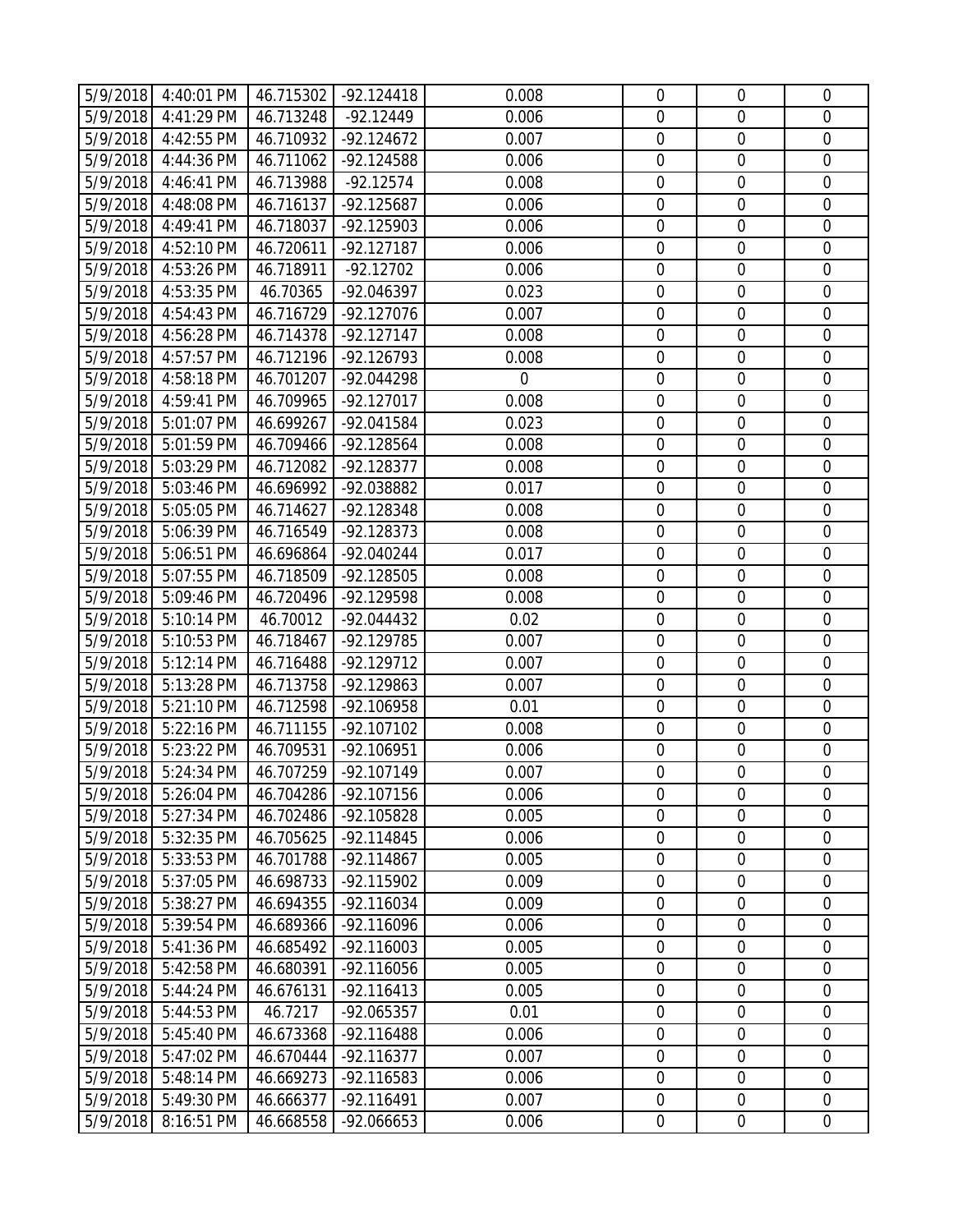|          | 5/9/2018 8:23:45 PM            |                        |                           | 0.012       | $\boldsymbol{0}$ | $\mathbf 0$      | $\overline{0}$   |
|----------|--------------------------------|------------------------|---------------------------|-------------|------------------|------------------|------------------|
| 5/9/2018 | 8:26:01 PM                     | 46.665397<br>46.663151 | -92.063434<br>$-92.05778$ | 0.009       | $\boldsymbol{0}$ | $\mathbf 0$      | $\mathbf 0$      |
| 5/9/2018 | 8:29:12 PM                     | 46.657887              | -92.066327                | 0.011       | $\boldsymbol{0}$ | $\mathbf 0$      | $\boldsymbol{0}$ |
| 5/9/2018 | 8:32:36 PM                     | 46.665059              | -92.054708                | 0.009       | $\mathbf 0$      | $\mathbf 0$      | $\boldsymbol{0}$ |
| 5/9/2018 | 8:35:15 PM                     | 46.669345              | $-92.047444$              | 0.008       | 0                | $\mathbf 0$      | $\mathbf 0$      |
|          |                                |                        |                           |             |                  | $\mathbf 0$      |                  |
| 5/9/2018 | 8:38:17 PM                     | 46.674559              | -92.039789                | 0.009       | $\boldsymbol{0}$ |                  | $\boldsymbol{0}$ |
| 5/9/2018 | 8:40:51 PM                     | 46.675828              | -92.037686                | 0.009       | $\mathbf 0$      | $\mathbf 0$      | $\boldsymbol{0}$ |
| 5/9/2018 | 8:43:33 PM                     | 46.679571              | -92.040845                | 0.009       | $\boldsymbol{0}$ | $\mathbf 0$      | $\mathbf 0$      |
| 5/9/2018 | 8:46:09 PM                     | 46.682053              | -92.036476                | $\mathbf 0$ | $\boldsymbol{0}$ | $\mathbf 0$      | $\boldsymbol{0}$ |
| 5/9/2018 | 8:49:18 PM                     | 46.683703              | -92.028991                | 0.01        | $\boldsymbol{0}$ | $\mathbf 0$      | $\boldsymbol{0}$ |
| 5/9/2018 | 8:55:07 PM                     | 46.686956              | -92.032948                | 0.012       | 0                | $\mathbf 0$      | $\mathbf 0$      |
| 5/9/2018 | 9:01:18 PM                     | 46.689411              | -92.032729                | 0.01        | 0                | $\mathbf 0$      | $\boldsymbol{0}$ |
| 5/9/2018 | 9:05:14 PM                     | 46.687299              | $-92.03043$               | 0.011       | $\mathbf 0$      | $\boldsymbol{0}$ | $\boldsymbol{0}$ |
| 5/9/2018 | 9:07:23 PM                     | 46.686749              | -92.029103                | 0.012       | $\mathbf 0$      | $\mathbf 0$      | $\mathbf 0$      |
| 5/9/2018 | 9:10:38 PM                     | 46.685999              | -92.026294                | 0.016       | $\boldsymbol{0}$ | $\mathbf 0$      | $\mathbf 0$      |
| 5/9/2018 | 9:14:19 PM                     | 46.687847              | -92.026909                | 0.011       | $\boldsymbol{0}$ | $\mathbf 0$      | $\boldsymbol{0}$ |
| 5/9/2018 | 9:16 PM                        | 46.688982              | -92.028358                | 0.009       | $\mathbf 0$      | $\mathbf 0$      | $\mathbf 0$      |
| 5/9/2018 | 9:17:54 PM                     | 46.690996              | -92.030836                | 0.009       | $\mathbf 0$      | $\mathbf 0$      | $\mathbf 0$      |
| 5/9/2018 | 9:20:07 PM                     | 46.689416              | -92.030765                | 0.015       | $\mathbf 0$      | $\mathbf 0$      | $\mathbf 0$      |
| 5/9/2018 | 9:21:52 PM                     | 46.690188              | -92.029254                | 0.013       | $\mathbf 0$      | $\mathbf 0$      | $\mathbf 0$      |
| 5/9/2018 | 9:24:04 PM                     | 46.689772              | $-92.026618$              | 0.012       | $\boldsymbol{0}$ | $\mathbf 0$      | $\boldsymbol{0}$ |
| 5/9/2018 | 9:30:49 PM                     | 46.676858              | -92.010534                | 0.013       | $\mathbf 0$      | $\mathbf 0$      | $\mathbf 0$      |
| 5/9/2018 | 9:35:23 PM                     | 46.675012              | $-92.009044$              | 0.012       | 0                | $\mathbf 0$      | $\boldsymbol{0}$ |
| 5/9/2018 | 9:38:10 PM                     | 46.672828              | $-92.007264$              | 0.022       | $\boldsymbol{0}$ | $\mathbf 0$      | $\boldsymbol{0}$ |
| 5/9/2018 | 9:42:54 PM                     | 46.674433              | -92.006705                | 0.015       | $\mathbf 0$      | $\mathbf 0$      | $\mathbf 0$      |
| 5/9/2018 | 9:46:18 PM                     | 46.675207              | $-92.00564$               | 0.027       | $\boldsymbol{0}$ | $\mathbf 0$      | $\mathbf 0$      |
| 5/9/2018 | 9:53:30 PM                     | 46.676729              | -92.006366                | 0.019       | $\boldsymbol{0}$ | $\mathbf 0$      | $\boldsymbol{0}$ |
| 5/9/2018 | 9:55:46 PM                     | 46.677171              | -92.008075                | 0.019       | $\mathbf 0$      | $\mathbf 0$      | $\mathbf 0$      |
| 5/9/2018 | 9:58:10 PM                     | 46.679202              | $-92.00754$               | 0.025       | $\mathbf 0$      | $\mathbf 0$      | $\mathbf 0$      |
| 5/9/2018 | 10:00:42 PM                    | 46.681429              | -92.009501                | 0.013       | $\boldsymbol{0}$ | $\mathbf 0$      | $\mathbf 0$      |
|          | 5/9/2018 10:01:06 PM           | 46.731032              | $-92.087512$              | 0.014       | $\mathbf 0$      | $\mathbf 0$      | $\mathbf 0$      |
|          | 5/9/2018 10:03:09 PM 46.682218 |                        | -92.007933                | 0.021       | 0                | $\mathbf 0$      | $\overline{0}$   |
|          | 5/9/2018 10:06:51 PM           | 46.730102              | -92.089619                | 0.018       |                  | $\overline{0}$   | $\mathbf 0$      |
|          | 5/9/2018 10:07:59 PM           | 46.685178              | -92.016552                | 0.018       | $\mathbf 0$      | $\mathbf 0$      | $\mathbf 0$      |
| 5/9/2018 | 10:09:33 PM                    | 46.730163              | $-92.092647$              | 0.014       | $\boldsymbol{0}$ | $\boldsymbol{0}$ | $\boldsymbol{0}$ |
| 5/9/2018 | 10:10:14 PM                    | 46.685654              | -92.018759                | 0.014       | $\boldsymbol{0}$ | $\mathbf 0$      | $\mathbf 0$      |
| 5/9/2018 | 10:12 PM                       | 46.730217              | -92.094776                | 0.014       | $\mathbf 0$      | $\overline{0}$   | $\overline{0}$   |
| 5/9/2018 | 10:13:30 PM                    | 46.687068              | $-92.021229$              | 0.015       | $\boldsymbol{0}$ | $\boldsymbol{0}$ | $\boldsymbol{0}$ |
| 5/9/2018 | 10:14 PM                       | 46.731279              | -92.095357                | 0.009       | $\boldsymbol{0}$ | $\mathbf 0$      | $\mathbf 0$      |
| 5/9/2018 | 10:16:28 PM                    | 46.688055              | -92.01839                 | 0.017       | $\mathbf 0$      | $\mathbf 0$      | $\overline{0}$   |
| 5/9/2018 | 10:20:34 PM                    | 46.684851              | -92.022976                | 0.018       | $\boldsymbol{0}$ | $\boldsymbol{0}$ | $\boldsymbol{0}$ |
| 5/9/2018 | 10:22:38 PM                    | 46.686848              | $-92.023723$              | 0.017       | $\boldsymbol{0}$ | $\mathbf 0$      | $\boldsymbol{0}$ |
| 5/9/2018 | 10:25:37 PM                    | 46.689608              | -92.023804                | 0.013       | $\boldsymbol{0}$ | $\mathbf 0$      | $\mathbf 0$      |
| 5/9/2018 | 10:27:34 PM                    | 46.690763              | $-92.02201$               | 0.016       | $\boldsymbol{0}$ | $\mathbf 0$      | $\mathbf 0$      |
|          | 5/9/2018 10:29:22 PM           | 46.691312              | $-92.024105$              | 0.018       | $\boldsymbol{0}$ | $\boldsymbol{0}$ | $\mathbf 0$      |
|          |                                |                        |                           |             |                  | $\mathbf 0$      | $\overline{0}$   |
| 5/9/2018 | 11:09:15 PM                    | 46.729396              | -92.093347                | 0.013       | $\boldsymbol{0}$ |                  |                  |
| 5/9/2018 | 11:09:29 PM                    | 46.690722              | $-92.025456$              | 0.018       | $\boldsymbol{0}$ | $\mathbf 0$      | $\boldsymbol{0}$ |
| 5/9/2018 | 11:15:25 PM                    | 46.692882              | -92.027508                | 0.017       | $\boldsymbol{0}$ | $\boldsymbol{0}$ | $\overline{0}$   |